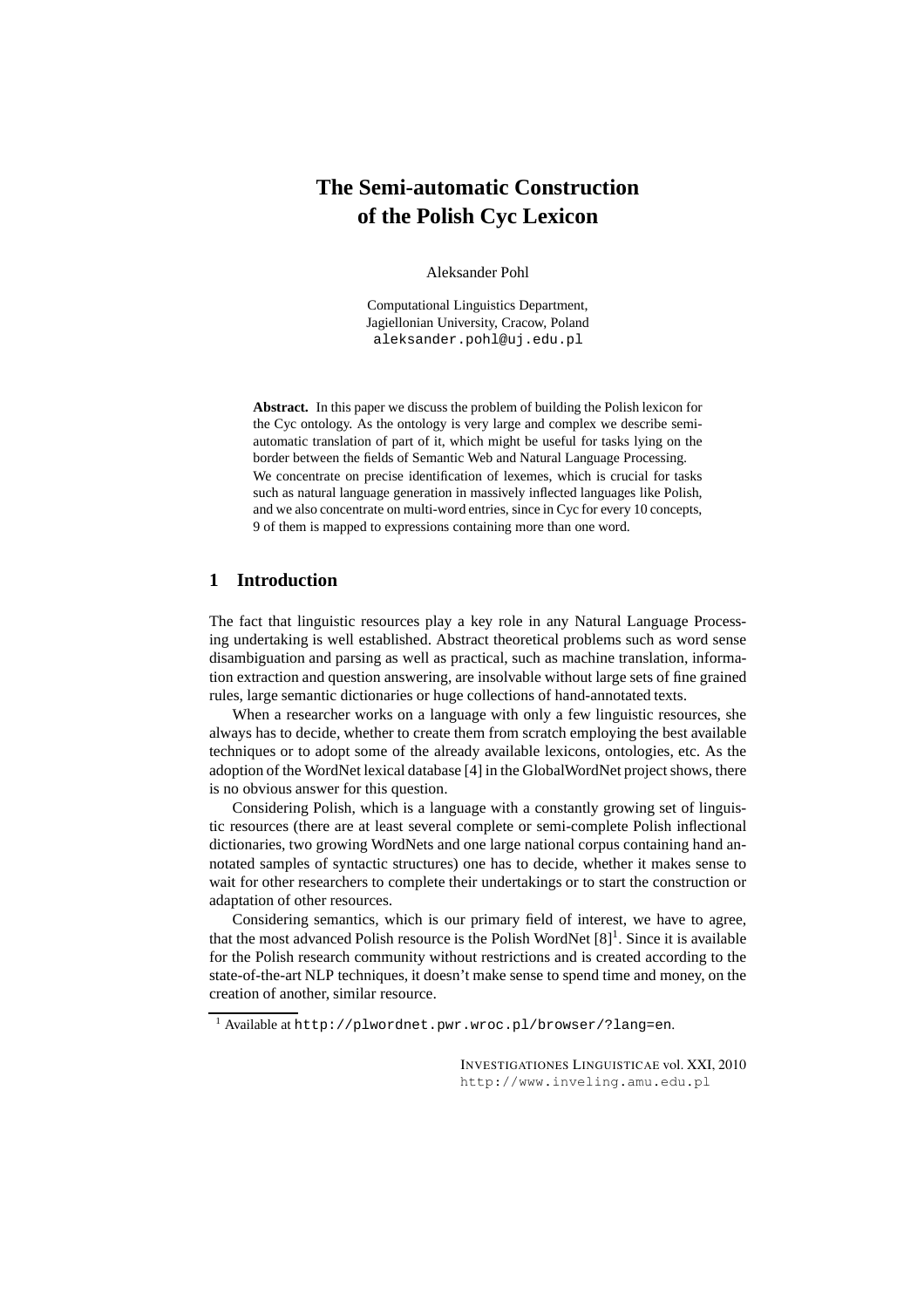The Polish lexicon for Cyc [6], is a mapping between Cyc concepts and their Polish lexical representations. Since the mapping does not have to be isomorphic and each concept might have many mappings, the set of mappings for a give concept might be considered as a synset. What is more, the taxonomy of concepts in Cyc, in its structure, is quite similar to the taxonomy of WordNet synsets. At the first glance it seems, that the Polish lexicon is much similar to the Polish WordNet and, as a result, it seems to be a fruitless effort. Thus the question arises: what are the special properties of Cyc and what are the design goals of the Polish lexicon, which make the decision of creating it valuable?

# **2 Motivation**

Our primary concern is to build algorithms and tools which bridge the gap between Polish language and the Semantic Web, thus bringing the benefits of the technology to the Polish speaking community.

Even though the fields of the Semantic Web and Natural Language Processing have much in common, there are certain problems, which have to be solved, before the data available in the Semantic Web and the data made available by NLP techniques is fully translatable. This stems from the fact, that the reference resources for the Semantic Web are ontologies, while the Princeton WordNet and its incarnations for languages other than English, serve as the *de facto* standard for NLP. Yet, there exist mappings between concepts of ontologies and WordNets (e.g. there is a mapping between Cyc and Princeton WordNet 2.0), but these mappings have certain limitation, stemming from the fact, that the logical structures of ontologies and WordNets is different.

The most problematic difference, in our opinion, is the huge discrepancy between the number and semantics of the types<sup>2</sup> of relations employed in both types of resources. In ontologies, the number of relations is not restricted *a priori* – it is only limited by the complexity of the domain of the ontology and by the desired level of detail. For instance, the old version of Dublin Core<sup>3</sup> defined 15 relations<sup>4</sup>, while the latest defines approx. 50; the Music Ontology<sup>5</sup> defines approx. 120 relations, DBpedia<sup>6</sup> approx. 1200 and Cyc approx. 17000 relations<sup>7</sup>.

On the other hand, most of the WordNets are created in accordance with the original Princeton WordNet idea refraining from using cross-part-of-speech relations. What is more, the set of relations was primarily limited to these, which were well accepted by the linguistic researchers community. Even though there are exceptions to these rules (e.g. there are cross-part-of-speech relations in the Polish WordNet), and there are plans

 $2$  From here, by relation we mean both type of a relation and instance of a relation. We hope this inadequacy will not introduce ambiguities, since in most cases the types of relations are discussed.

<sup>3</sup> http://dublincore.org/documents/dcmi-terms/

<sup>&</sup>lt;sup>4</sup> In RDF/OWL oriented ontologies the relations are always binary and are called properties.

<sup>5</sup> http://musicontology.com/

<sup>6</sup> http://wiki.dbpedia.org/Ontology?v=zj4

 $7$  ResearchCyc, system: 10.126767, KB: 7141, http://research.cyc.com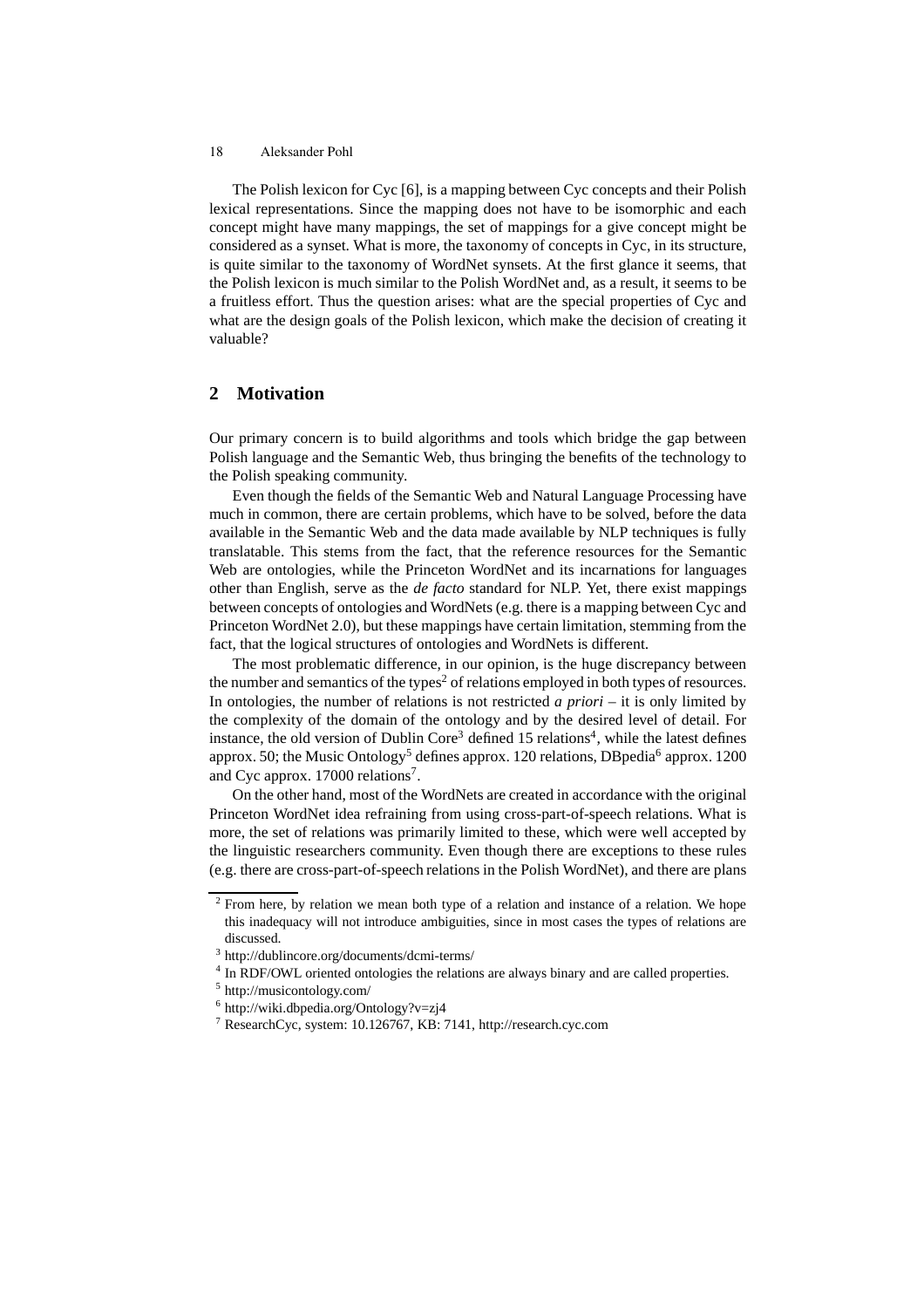and proposals to extend the set of relations (see [1]), it is unimaginable that the set of relations will grow to the size observed in moderately complicated ontologies.

To explain why we have to bother with that difference, let us consider a prototypical scenario, in which a music information extraction application utilizes data available both in the Semantic Web and made available by WordNet-based NLP algorithms. Let us assume, that the NLP module is able to fully disambiguate the common concepts (common nouns, verbs, adjectives, etc.) which appear in a certain text and the Semantic Web module is connected with a knowledge base containing massive amount of information about music<sup>8</sup>. The system should be able to answer questions such as "Have Tool already released the Ten thousand days album?", by parsing the question and consulting the database or recent press releases. However, it is unlikely, that the NLP module would recognize Tool as a name of a music group, and it is even less likely, that the phrase "Ten thousand days" would be recognized as a title of a music product, since the NLP dictionaries should capture general linguistic knowledge. But the biggest problem lies in the fact that the information is intransferable from the NLP module to the Semantic Web module – the former doesn't capture the relations between the release event (in which a music entity makes some music product available to the audience), the music entity and the music product. It might capture a notion of an event's actor and object, but such an information is too vague for the ontology.

We argue, that in such an application the NLP module should be designed in such a way, that the ontology contents is directly available in it. This is why we think, that building the Polish lexicon for Cyc, is worth its effort. The other advantages of using Cyc as the primary resource for NLP-enabled Semantic Web applications are as follows: there exists a Semantic Web endpoint which is linked to other Linked Open Data resources<sup>9</sup>, it has probably the largest number of relations employed to describe the stored and processed knowledge, CycL – the language of Cyc is very expressive (e.g. allows for expressing relations between relations) and the ontology is shipped with an efficient inference engine, allowing not only for accessing, but also processing the knowledge in a consistent manner. And the last, but not the least, the relations in Cyc (and other ontologies) have formal definitions, which means, among others, that their arguments are restricted to concepts defined in the ontology (e.g. the first argument of the relation #\$weaponTypeCanDestroyTargetType is restricted to #\$Weapon and the second to #\$SolidTangibleThing).

As it was stated, our primary concern is to bridge the gap between Polish language and the Semantic Web. Our final goal is to create a system, which is able to recognize ontological relations with their arguments in Polish texts, as well as, being able to produce well-formed Polish sentences, on the basis of the contents of the ontology. So, besides the adoption of a large number of relations provided by Cyc, we have to embrace the second important phenomenon – multi-word expressions. The reason why they are so common in ontologies stems from the fact, that the ontologies (and knowledge bases) contain two types of entities, which are mostly represented by multi-word expressions: proper names and "artificial" concepts.

<sup>8</sup> e.g. http://dbtune.org/musicbrainz/

<sup>&</sup>lt;sup>9</sup> http://sw.opencyc.org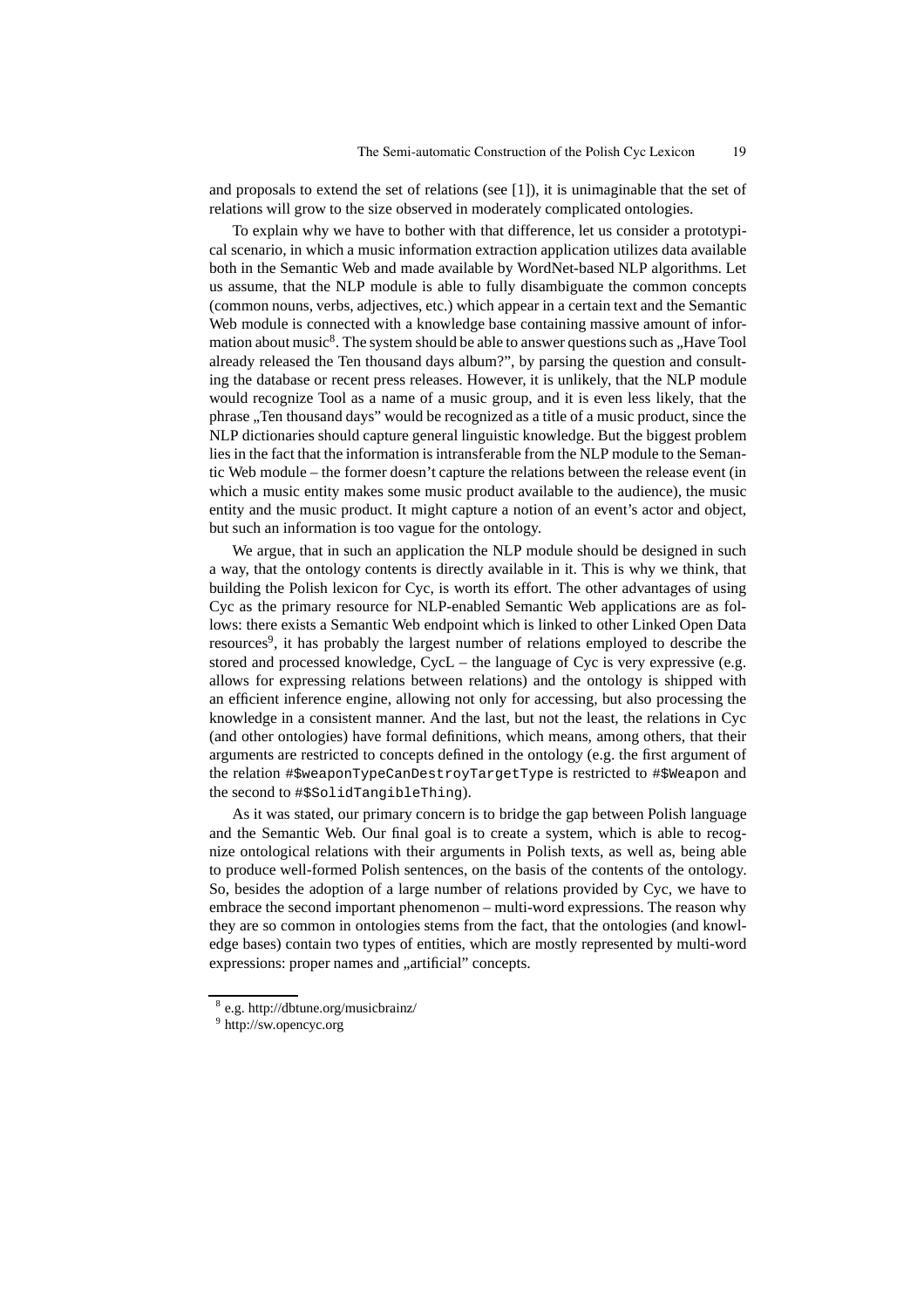Proper names are the primary means for describing particular things, and as such they are quite valuable, since they might be used to automatically pick training examples for the relations. The "artificial" concepts are concepts which are used to properly structure the contents of the ontology – e.g. in Cyc there are concepts such as #\$Agent-Generic, #\$Agent-PartiallyTangible and #\$Agent-Underspecified, which are used to capture certain properties of various types of agents. They shall not be mapped to the same word – *agens* – since that would introduce false ambiguity. It is better to provide descriptive, distinct mappings for these concepts (e.g. *agens*, *agens materialny*, *uogólniony agens*), but multi-word expressions are indispensable here. This is why we pay special attention to the multi-word expressions.

# **3 Related work**

In our work we use both the transfer approach and the statistical approach to translate the contents of Cyc. The first method is used to translate the English names of the Cyc concepts, while the second method is used to find corresponding Cyc concepts, for semantic categories extracted from the Polish Wikipeida.

There has been much research in the field of statistical machine translation of the compound expressions (see [13]) and there are commercial machine translation systems available, like Google Translate<sup>10</sup>. On the other hand there is a lot of research concentrating on the extraction of the knowledge from Wikipeida (e.g. DBpedia [2], YAGO [14], WikiNet [7]).

Still there are two problems refraining us from directly using the tools and resources available so far. As for the statistics-base translation, we found out, that Google Translate is not well suited for the lexicon translation task. On the other hand, the lack of proper bilingual corpus did not allow us to utilise this method to the full extent. As for the resources derived from Wikipedia – although that most of the projects provides multi-lingual labels for the extracted concepts, there are two problems which have to be resolved. First of all – all the resources are based on the English version of the Wikipedia, which means that any Polish article not having its English counterpart, is not available there. Second – as Polish is an inflected language, the labels have to be accompanied with the precise inflectional information, which is not present in the above-mentioned resources.

# **4 Methodology**

# **4.1 Goals**

As it was stated in the Motivation section, our primary goal is to bridge the gap between Polish language, and the Semantic Web, using the Cyc ontology as the primary resource, by providing a relation extraction tool which is capable of recognizing Cyc relations in the Polish texts, and by generating Polish paraphrases for Cyc propositions. The first step to achieve this goal is to build the Polish lexicon for the ontology. At the first

<sup>10</sup> http://translate.google.com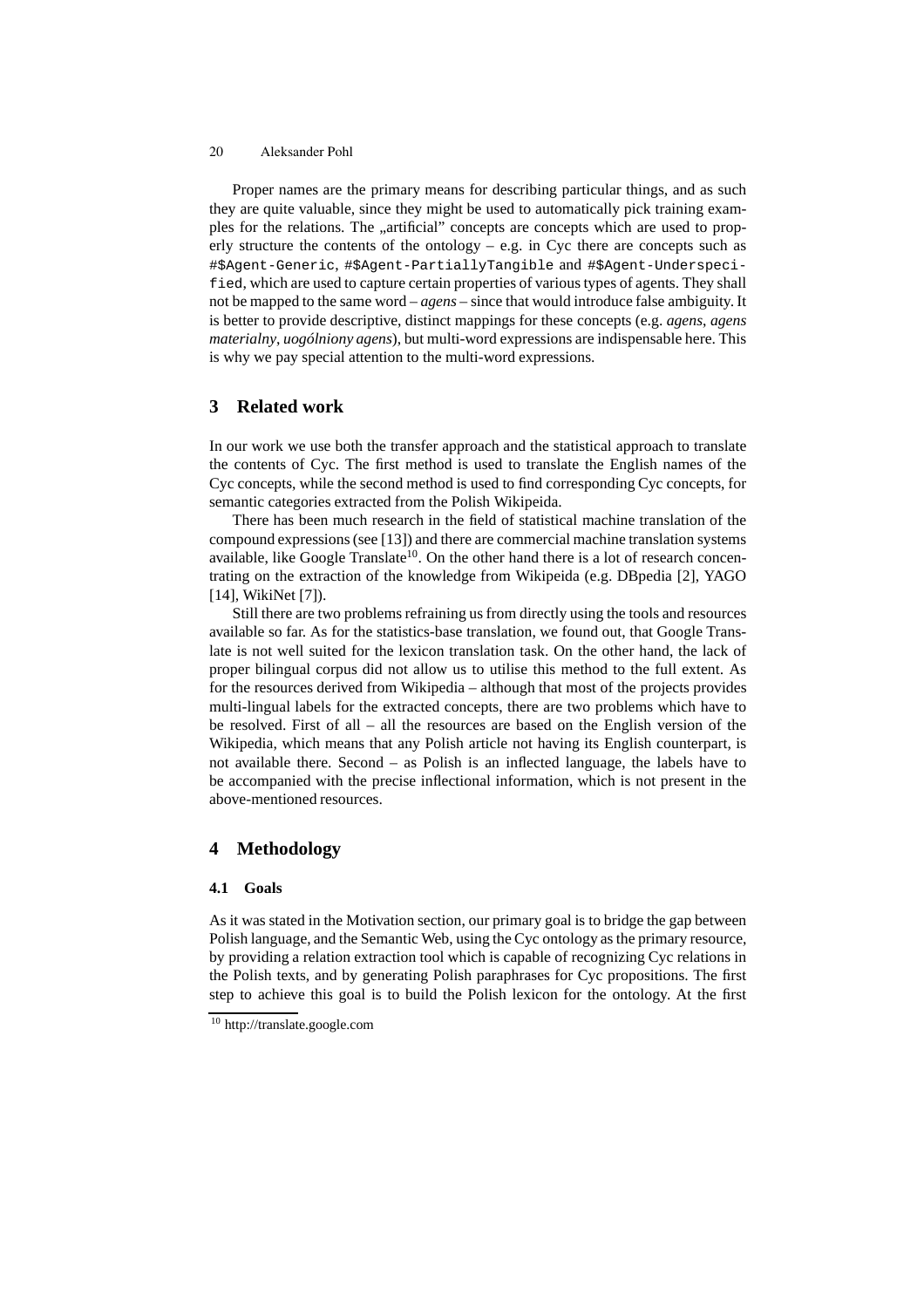glance, it seems that we should build a full lexicon, that is a lexicon covering all symbols available in Cyc. But we think, that to build and test the relation extraction system, this is not needed. We anticipate, that the precision of such a system will be correlated with the number of mappings, but it won't change dramatically, if only some of the concepts will be mapped.

This is due to the fact, that the proposed algorithm would utilize the definitions of relations, the argument constraints in particular. It appears, that only approx. 4 thousands of concepts are used as the argument constraints. We also observe, that there are certain meta-relations, such as #\$relationAllExists, which could be quite useful, for the relation extraction task. The number of concepts appearing in these relations is approx. 8 thousands. That is why we propose to translate only *these* concepts and verify the feasibility of the information extraction algorithm construction.

Still, this assumption seems to be an oversimplification – even though we would be able to train the algorithm to recognize these relations with these concepts as their arguments on the basis of that mapping, we won't be able to recognize other concepts. E.g. we would be able to recognize the #\$releases-Underspecified relation, in a sentence "Zespół wydał nową płytę" ("A music group released a new album"), assuming that ,,music group" and ,,album" are the argument constrains of that relation, but we won't be able to recognize it in a sentence like "Tool wydał wczoraj CD Ten thousand days" ("Tool released the Ten thousand days CD yesterday"), since "Tool", "Ten thousand days" and "CD" won't be recognized as the proper specializations of "music group", "album title", etc.

We agree, that this is a problem, but we won't resolve it by translating the full Cyc taxonomy. Instead, we are going to use the results of a project aiming at the extraction of the hyperonymy relation from the Polish Wikipedia, which was carried out in our research group [3]. In short, the results cover several hundreds of thousands of concepts, grouped within several thousands of semantic categories.

The particular goals we are going to achieve are as follows:

- 1. create translations for all the concepts which are used as the argument constraints in the Cyc relations (approx. 4 thousands)
- 2. create translations for part of the concepts which are appear in the meta-relations (approx. 2 thousands)
- 3. map these concepts to the semantic categories extracted from the Polish Wikipedia

Achieving these goals would allow us to:

- 1. automatically pick training examples for the Cyc relations
- 2. build linguistic models of these relations
- 3. build algorithms extracting these relations from Polish texts

The text generation feature of the designed system is not covered in this document, but the prototype applications utilizes it.

#### **4.2 The algorithms**

To build the most accurate mapping of the selected Cyc concepts, we decided to do it by hand. The tool presented allows for rapid construction of the lexicon, but does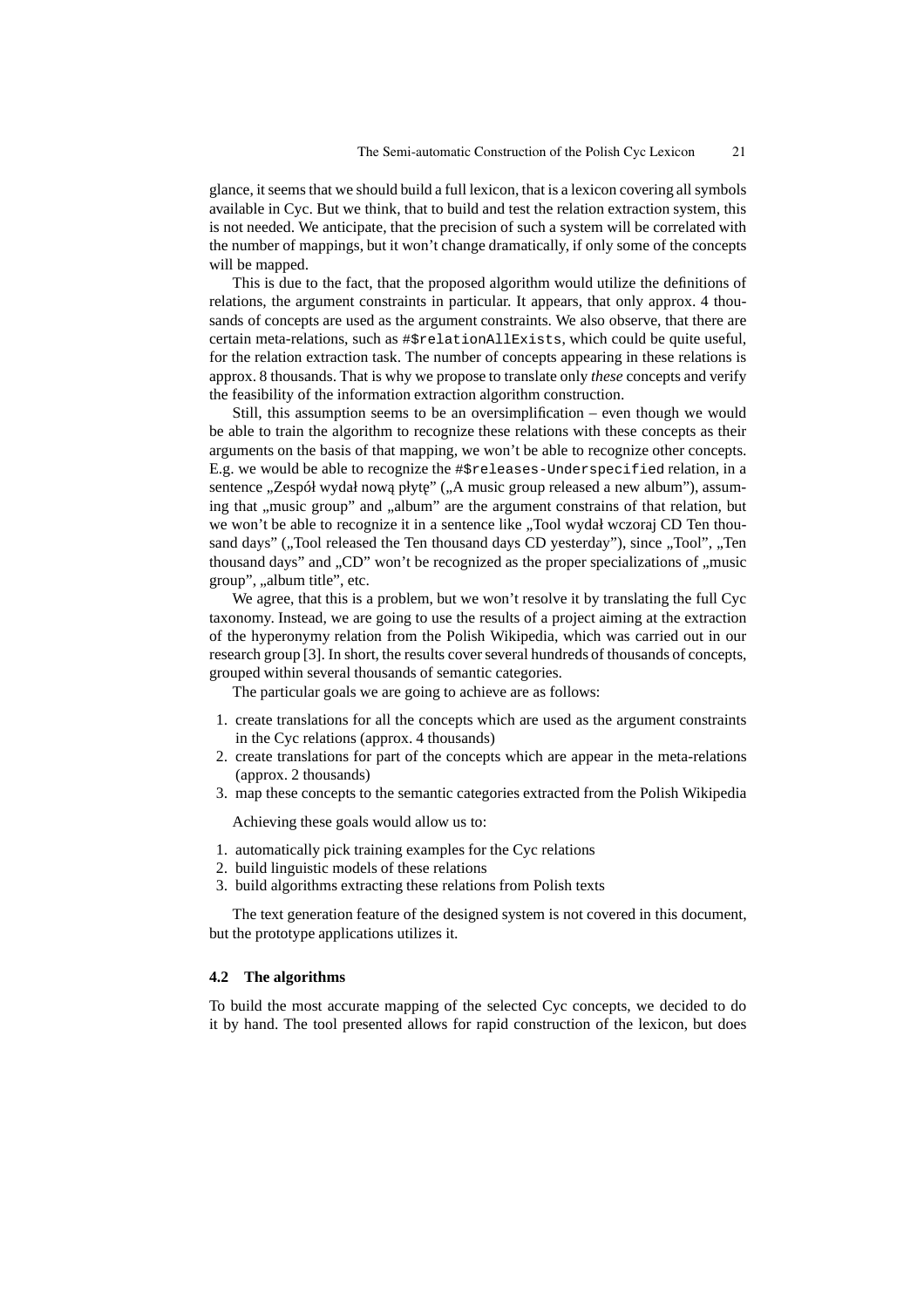not make the human operator unnecessary. As our previous research shown, the fully automatic translation is not feasible [10]. What is more, due to the ambiguity of the base forms of Polish words, for some of them it is not possible to automatically select their inflectional paradigms, which makes the human operator indispensable.

Thus the tool is primarily designed to facilitate the translation. This means, that it incorporates two translation algorithms (one transfer-based and one statistics-based) and other resources, such as the semantic categories extracted from Polish Wikipedia [3]. As an effect, if the proper translation and the proper mapping is suggested by the system, the human operator only verifies it. If not, all the data which is needed for the precise translation and mapping is presented to the operator, speeding-up the process.

## **4.3 The transfer based translation algorithm**

The transfer based translation algorithm is used as a primary means for finding the proper translation and mapping for given Cyc concept. It works as follows – for each Cyc concept selected for the translation:

- 1. *translate* the English mapping of the concept into Polish (many results might be produced)
- 2. *map* the words of each translation to the entries of Polish inflectional dictionary
- 3. *transform* the translations to match syntax constraints
- 4. *rank* the translations
- 5. *present* the results to the human operator
- 6. *store* the selected result in the database
- 7. *search* for semantic categories extracted from the Polish Wikipedia, corresponding to the translation
- 8. *merge* or *link* the selected categories with the Cyc concept

**Translation** The first step in the creation of the Polish lexicon, is the translation or pairing of lexical units. This might be done by utilization of (in a transfer approach) a machine readable English-Polish dictionary or (in a statistical approach) a bilingual corpus. The latter approach is quite popular in the on-line translation systems, such as Google Translate and it has certain advantages – namely the translation algorithm is generic and the bilingual dictionary is not needed. Still, it seems that this approach is not well suited for the taxonomy translation task. It is due to the fact, that in most cases, the available training bilingual corpuses cover only texts containing regular sentences, having at least the SVO structure, while in most cases the Cyc concepts are described as a mere nominal expressions. What is more, the obtained translation should be canonical, that is, the head phrase should be in singular $11$  and nominal case.

This prediction was verified on the Google Translate system. Out of 118 Cyc concepts, only 22 were translated exactly the same as by the human translator. 20 of them had certain syntax errors (e.g.  $\mu$ angible agent" –  $\mu$ rzeczowe agent" where the adjective does not agree with the noun on case and gender), 40 of them had certain translation errors (e.g. "acquiring" – "przejmującej" where the concept denotes an event, while the

<sup>11</sup> or plural for *plurale tantum* nouns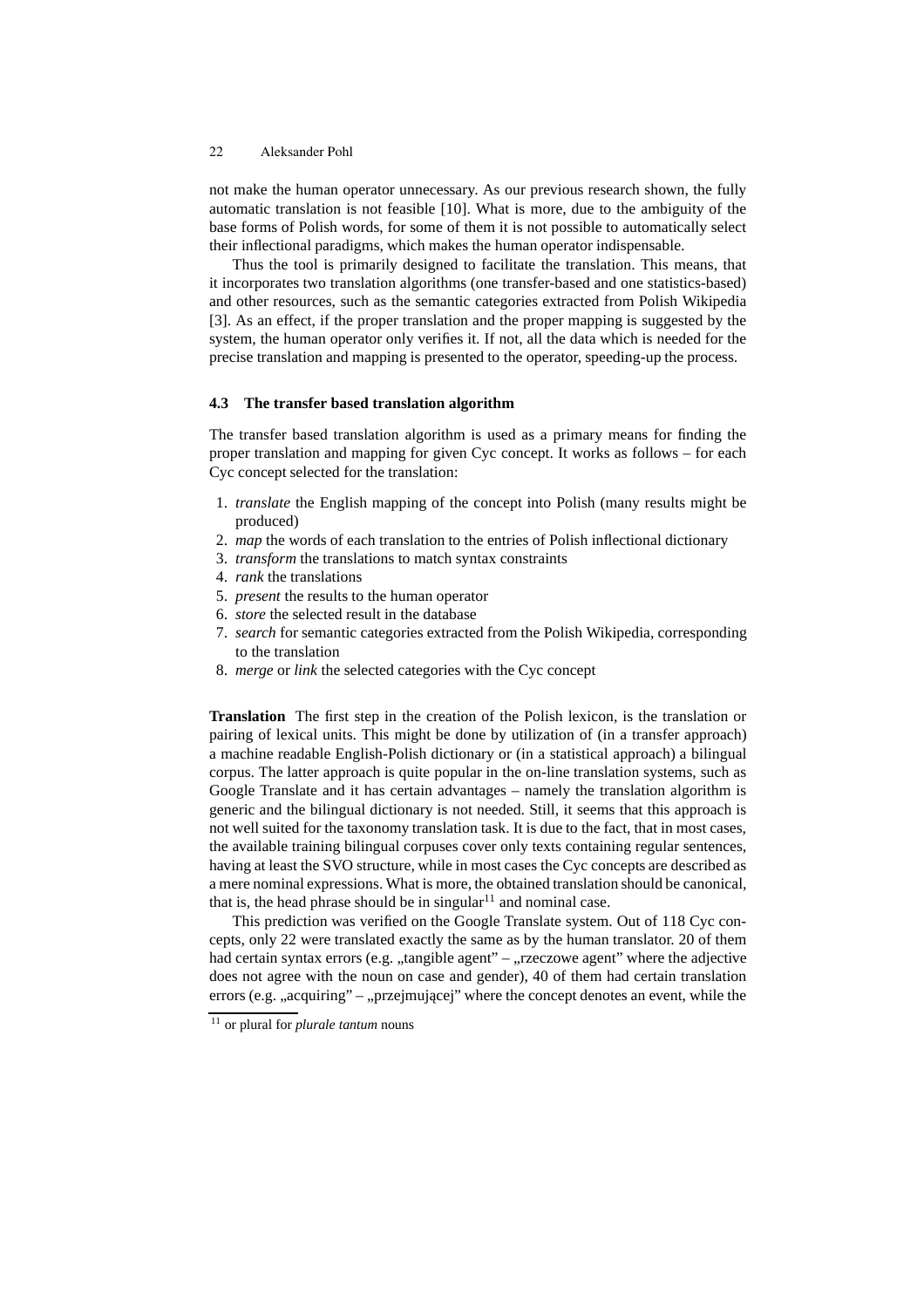translation is an adjective, thus a property), 64 of them were not in a canonical form  $(e.g., animal" - <sub>1</sub>, zwierz at" where the translation is in plural and in dative case, while it$ should be in singular and in nominal case), and 62 were translated differently, due to the general design principles of the lexicon (avoidance of ambiguities, among the others)<sup>12</sup>.

This is why we choose the transfer-base approach as general means for providing the translations for the Cyc concepts. It is based on a large machine readable English-Polish dictionary "Wielki Słownik Multimedialny Polsko-Angielski/ Angielsko-Polski Oxford-PWN". Although the information which is available in such a dictionary is lexically rich – it signals the grammatical category of the entries, includes limited syntactical, semantical and pragmatical information – these features are not provided consequently and it is hard to obtain precise mapping between Cyc concepts and the dictionary entries on the one hand, and the translated entries and Polish inflectional dictionary entries on the other hand.

The translation strategy is as follows – when we translate some Cyc concept, which is represented by  $S_i^{en}$  character string, there might be the following general cases:

- 1. The character string is a single word, which *is not present* in the dictionary we try to apply some transformation to it, such as stemming, but if the result is not present as well, we have to ignore it. If it is present, this situation is reduced to the next one.
- 2. The character string is a single word, which *is present* in the dictionary we pass the list of translations  $(S_{i,1}^{pl}, S_{i,2}^{pl}, S_{i,3}^{pl}, \ldots)$  to the next step of the algorithm.
- 3. The character string is a multi-word expression, which *has direct* representation in the dictionary – since it seems to be a compound expression, we process it if it was a single word – pass the whole list  $(S_{i,1}^{pl}, S_{i,2}^{pl}, S_{i,3}^{pl}, \ldots)$  to the next step.
- 4. The character string is a multi-word expression, which *doesn't have direct* representation in the dictionary – we divide the  $S_i^{en}$  string into single words:  $W_{i,1}^{en}$ ,  $W_{i,2}^{en}, W_{i,3}^{en}, \ldots$ , which might be represented by the following character strings  $S_k^{en}, S_l^{en}, S_m^{en}, \dots$  in the dictionary. Then we remove stop words (such as determiners or prepositions) form the list. For each element of the resulting list we take the corresponding Polish strings and create a vector of lists, where each position is occupied by the corresponding translations, and order of the list reflects the order of the source words:  $\left[ (S_{k,1}^{pl}, S_{k,2}^{pl}, \ldots)_1, (S_{l,1}^{pl}, \ldots)_2, (S_{m,1}^{pl}, \ldots)_3, \ldots \right]$ . The lower index attached to parentheses indicates the position of the source word in the source expression. This vector is passed to the next step of the algorithm.

To sum-up – the translation of a Cyc concept produces a vector of Polish words or lists of Polish words, and since a single word might be considered as a single-entry list, we might simplify the description, by assuming, that always a vector of lists containing Polish words is produced, where each element of the vector corresponds to one word in the English mapping of the concept, and each element of the list corresponds to one possible translation of the word.

For instance: if we translate #\$AddictiveSubstance, which is mapped to the addictive substance expression in English, we might receive the following result:

 $12$  The number of errors does not sum to 118, since one translation could be marked as invalid more than once.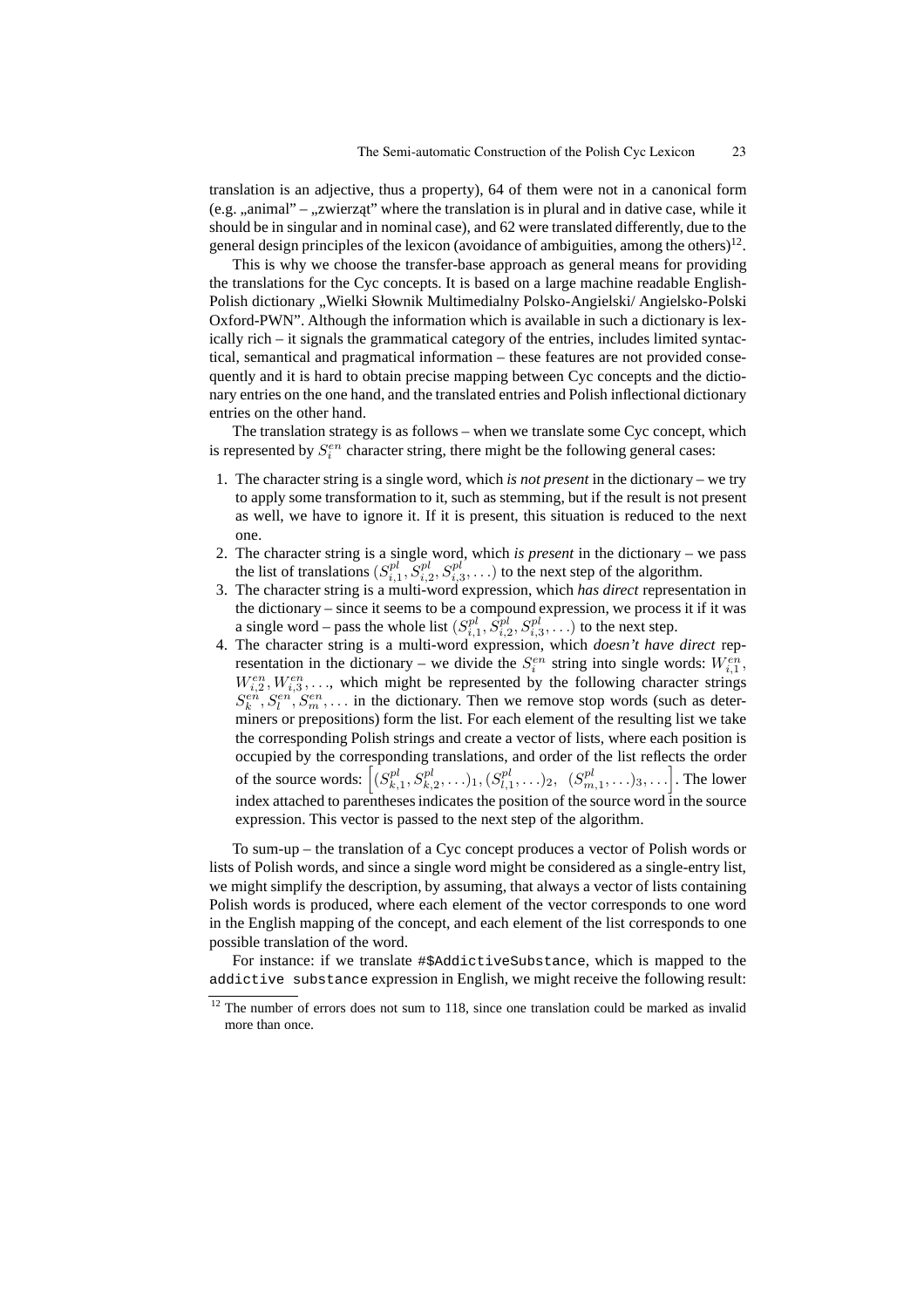```
[(uzależniający, wciągający)1, (substancja, istota, ciężar, waga,
\frac{1}{\text{podstawa}}, treść, realność, majątek)_2\big]
```
**Mapping to inflectional dictionary** Since the next step of the algorithm transforms the obtained translations to match the syntax constrains of the Polish language, the result of the previous step has to be mapped to Polish inflectional dictionary, such as one described in [16] or [9]. This dictionary should have at least two features:

- 1. lemmatization recognition of the lemma based on any of the inflected forms
- 2. inflection production of an inflected form based on a provided set of tags

Since the first feature might introduce ambiguity (e.g. the character string *goli* is an inflected form of lexemes having the following lemmas: *gol* (goal), *golić* (to shave), *goli´c si˛e* (to shave oneself), *goły* (naked), *Gola* (a Polish surname) and *Goły* (a Polish surname)), for each character string  $S_{i,j}^{pl}$  we might receive many lemmas:

$$
S_{i,j}^{pl} \rightarrow \left[ L_a^{pl}, L_b^{pl}, \ldots \right]_{i,j} \tag{1}
$$

where  $L_a^{pl}$  stands for the lexeme with an index a. The i, j indices indicate, that given vector corresponds to the  $S_{i,j}^{pl}$  Polish character string.

The indexing of the lexemes in the dictionary needs some special attention  $-$  in general we would like to avoid the situation in which human interpretation of each lexeme requires looking it up in the index, so the lexeme should be at least represented by its lemma.

As it is discussed in detail in [15], there are no better means of differentiating the lexemes with the same lemma and different inflection, than by introducing some arbitrary marking of the homonymuous lemmas. [15] proposes numbering of the lemmas, while we think that the approach proposed in [9], namely attachment of inflectional label to each lemma, is better, since, provided that the person who looks at the mapping, knows the labeling system, she does not have to check the ordering of these lemmas to determine, what is the inflectional paradigm of the lexeme, represented by the  $\langle$  lemma, inflectional label  $>$  pair<sup>13</sup>.

In the system described in [9] the inflectional label consist of capital letters and is constructed in such a way, that the most significant morphological distinctions are placed at the beginning of the label, thus the first letter determines the grammatical category of the lexeme  $(A - noun, B - verb, etc.)$  the second letter (in the case of nouns) determines their gender and so on. This idea has another advantage, that only the lemma, the inflectional label and the inflectional scheme is necessary to produce all the forms of a given lexeme, without the direct intervention of the dictionary, so it's easier to port across operating systems and versions of the dictionary.

In fact, the label could be replaced by a number, but the most important difference between theses systems is that, in the first case, the index indicates the position of the lexeme among other lexemes with the same lemma, while in the second case, it

<sup>&</sup>lt;sup>13</sup> We have to mention, that in our formalization of lexemes  $L_a^t, L_b^t, \ldots$  we keep abstract indices  $a, b$ , which should be interpreted as distinct  $\langle$  lemma, inflectional label  $>$  pairs.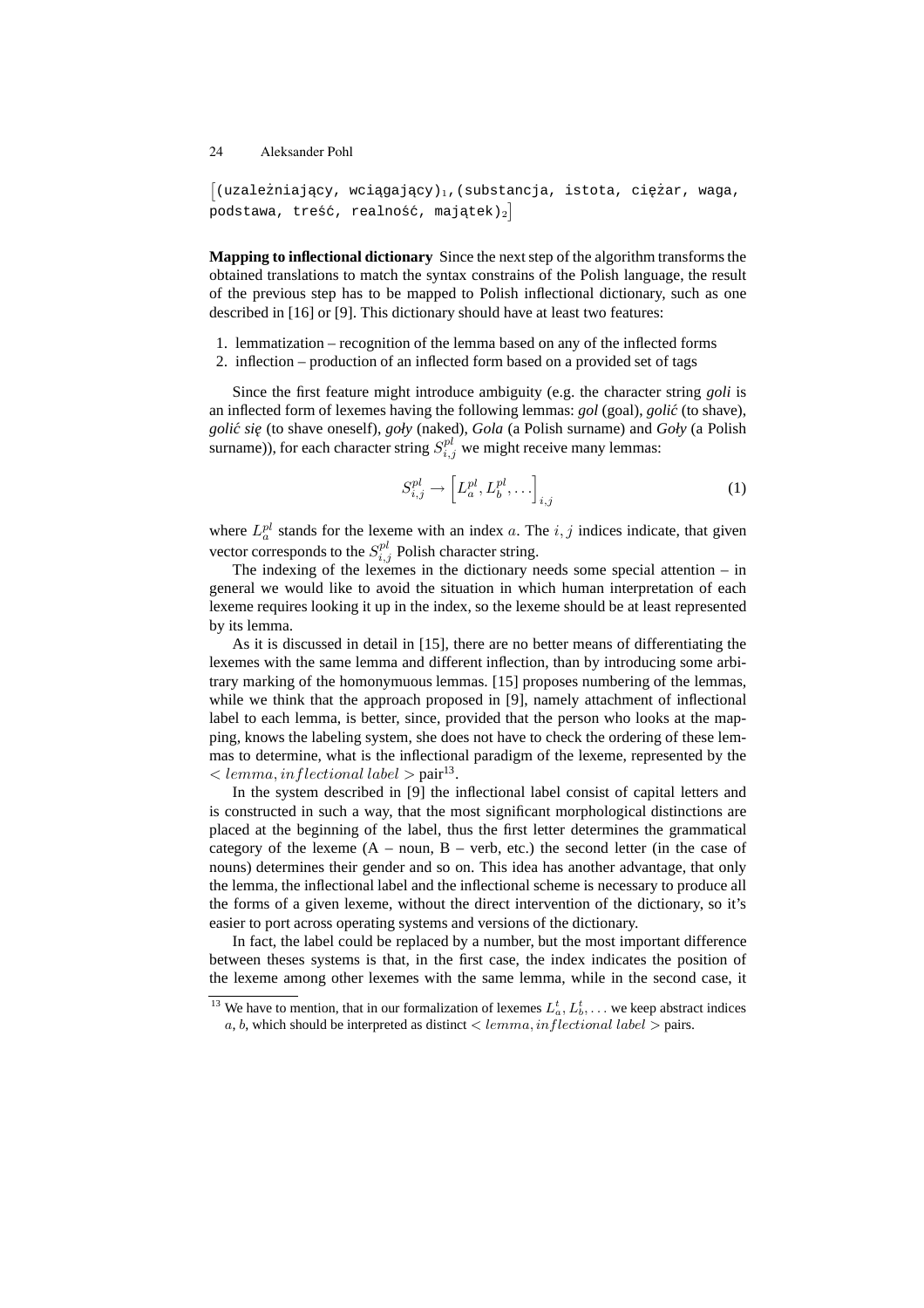indicates position of its inflectional paradigm among other inflectional paradigms. This means that in the second case, the index is less likely to change.

Since we assumed that the output produced by the previous step is always a vector, the result of this step is a vector of mappings obtained by merging the vectors produced for a given position in a given single or multi-word entry:

$$
\left[ (S_{k,1}^{pl}, S_{k,2}^{pl}, \ldots)_{1}, (S_{l,1}^{pl}, \ldots)_{2}, (S_{m,1}^{pl}, \ldots)_{3}, \ldots \right] \rightarrow \tag{2}
$$
\n
$$
\left[ \left( [L_{a}^{pl}, L_{b}^{pl}, \ldots]_{k,1}, [L_{c}^{pl}, \ldots]_{k,2}, \ldots \right)_{1}, \left( [L_{d}^{pl}, \ldots]_{l,1}, \ldots \right)_{2}, \left( [L_{e}^{pl}, \ldots]_{m,1}, \ldots \right)_{3}, \ldots \right] \rightarrow \tag{3}
$$

$$
\left[ (L_a^{pl}, L_b^{pl}, L_c^{pl}, \ldots)_1, (L_d^{pl}, \ldots)_2, (L_e^{pl}, \ldots)_3, \ldots \right]
$$
 (4)

where the vector  $[L_a^{pl}, L_b^{pl}, \ldots]_{k,1}$  is merged with the vector  $[L_c^{pl}, \ldots]_{k,2}$  producing the list present at the first position of the equation 4.

We have to mention that, some of the elements of the character string lists might be removed completely, when they are not recognized by the inflectional dictionary. Due to the productive character of languages, there are always some words, which are missing in such dictionaries. For example, the latest version of the dictionary described in [9] doesn't recognize forms such as *konfigurować* (configure) or *opcjonalny* (optional), which are recognized by modern general purpose Polish dictionaries such as the online version of the most popular Polish dictionary accessible on the web-site  $http://sjp.pwn.pl<sup>14</sup>.$ 

We also have to say that there are character strings, which are not recognized by the dictionary due to the fact, that they are multi-word expressions. It's because some English words might be translated as Polish multi-word expressions. In such a case we have two options: to ignore them or to split them into single words. In our case we took the first approach in cases, when given Polish translation corresponded to one word in an English multi-word expression and the second approach in the opposite cases.

```
Considering the example from the previous step, the vector would be translated into
the following result: \Bigl[(<uzależniać,BDA>, <uzależniać się,BDA>,
<uzależniający, CAA>, <uzależniający się, CAA>, <wciągać, BDA>,
\alphaewci agać się, BDA> \alphaei agający, CAA>, \alphawci agający się, CAA>)<sub>1</sub>,

<substancja,ADACBAA>, <istota,ADAAA>, <ci˛e˙zar,ACAAAAA>,
<Ci˛e˙zar,AAAAD>, <waga,ADAB>, <Waga,AABACC>, <podstawa,ADAAA>,
<treść,ADCCA>, <realność,ADCCA>, <majątek,ACABA>)<sub>2</sub>
```
**Transformation** The mapping step might produce tens or even hundreds of interpretations for a single Cyc concept, thus some transformations have to be applied, to reduce these numbers. There is also another problem, which stems from the fact, that for the

<sup>&</sup>lt;sup>14</sup> Checked on the  $7<sup>th</sup>$  of March 2010.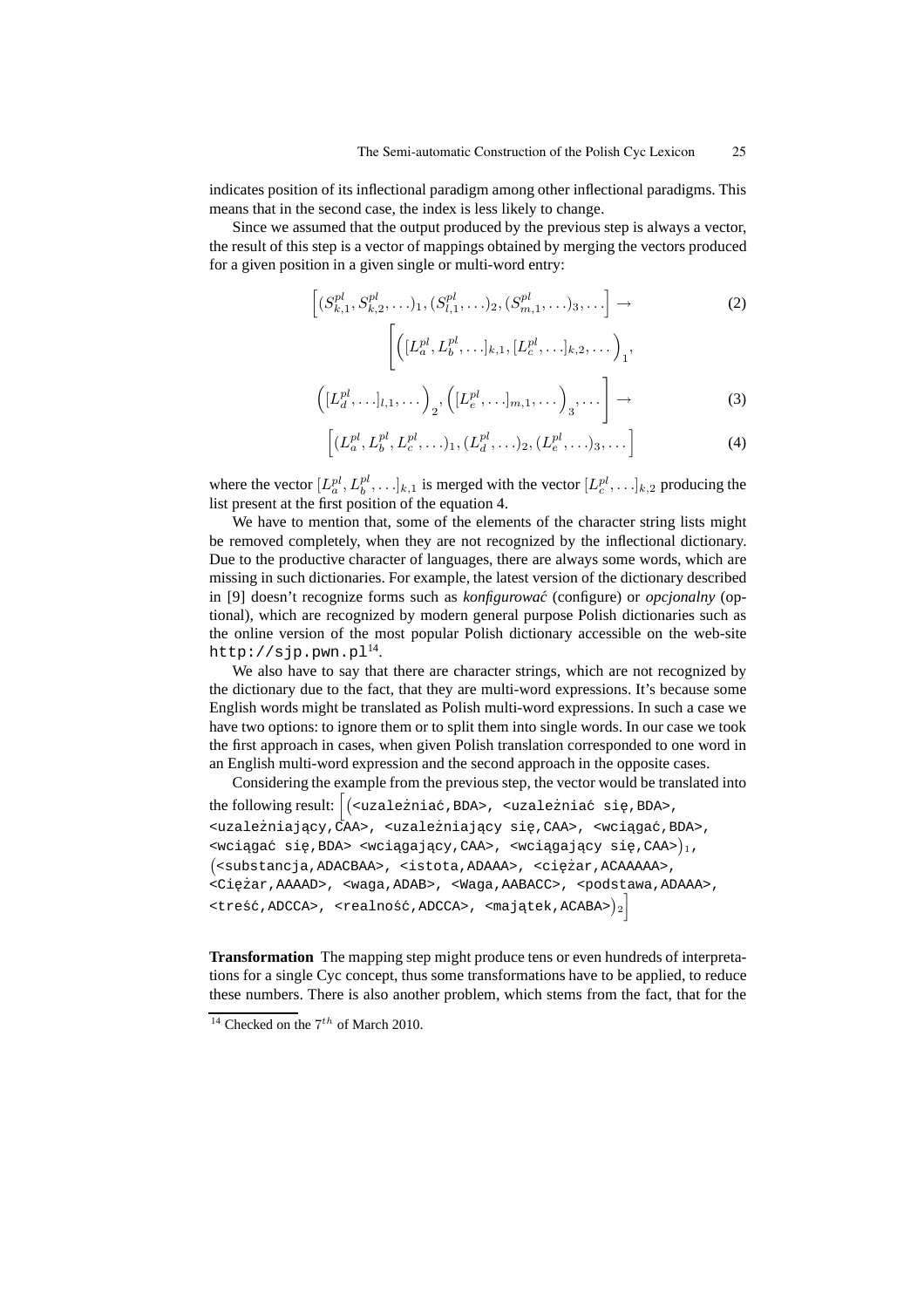translation to be consistent, certain features of the lexemes (such as gender of a noun and an adjective) have to be accommodated.

The general idea of the transformation step, is to look at the grammatical categories of the lexemes corresponding to the Polish character strings. It is observed, that for resources such as Cyc, many of the source entities were two-word expressions or threeword expressions containing a preposition or a determiner. Because determiners are not present in Polish, and preposition often disappear in the translation (e.g.  $, 0$ ; of" is replaced by the genitive case of the dependent nominal phrase), we had to deal with restricted number of grammatical category combinations and it was quite easy to order them in an effective, yet not much restricting manner:

- 1. noun + adjective
- 2.  $noun + noun$
- $3.$  noun + verb
- 4. noun + other
- 5. other

Having such an ordering, the lexeme tuples taken from the Cartesian product of the vector from the equation 4, were partitioned into five sets and only the non-empty partition with the highest rank was selected. All the other lexeme pairs were dismissed. We haven't defined rules for triples of lexemes, since it turned out, that such complex expressions were rarely translated correctly, and they were processed rather slowly.

After this reduction, the inflectional forms of the lexemes were adjusted to fulfil Polish syntactic rules. For the first 3 cases the schema was as follows:

- 1. noun + adjective: the base form tagging for the noun was determined, which could be a nominal case of a singular or a plural form (the latter for *plurale tantum* nouns), then the form of the adjective was selected accordingly (its number, case and gender being taken directly from the noun form and its gender).
- 2. noun + noun: for each of the nouns the number was determined as in the previous rule. Then two pairs of forms where added: in the first, a nominal case for the first and genitive case for the second noun was selected, in the second – a genitive case for the first and nominal for the second lexeme<sup>15</sup>.
- 3. noun + verb: the infinitive form of the verb and the accusative case<sup>16</sup> for the noun were selected.

In the other cases only the base forms were selected.

When these transformations had been completed the number of lexemes' pairs were significantly reduced. But what is even more important, for most of the cases, the obtained expressions were grammatically correct.

This step would transform the example from the previous step as follows: uzależniająca substancja, uzależniająca się substancja,

<sup>15</sup> This idea was supported by the fact, that in nominal phrases consisting of two nouns, the subordinate noun, always has the genitive case, e.g. *wasy kota* (whisker of a cat) plural:nominal singular:genitive. In other words: noun governs genitive case.

<sup>16</sup> Since the syntactic features of Polish verbs are not yet fully described in a form of an electronic dictionary, we've taken this assumption, although it could produce many incorrect translations.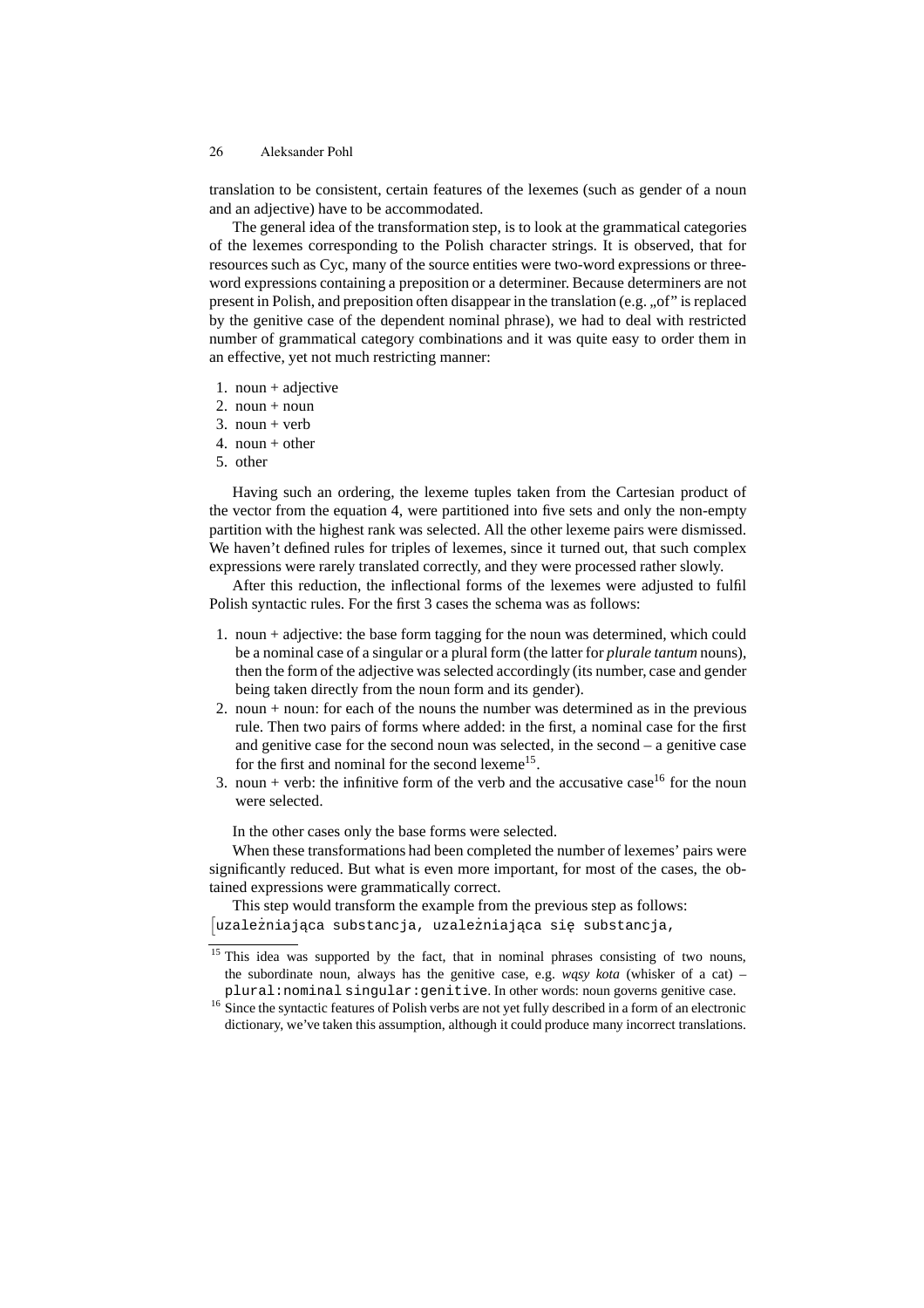wciągająca substancja, wciągająca się substancja, uzależniająca istota, uzależniająca sie istota, wciągająca istota, wciągająca się istota, uzależniający ciężar, uzależniający się ciężar, wciągający ciężar, wciągający się ciężar, ...

**Ranking** When the transformation step is finished, the translations are ranked according to the number of their occurrences in a large corpus. In general, three different cases might appear as the result of the previous step:

- 1. there are only single words in the vector
- 2. there are pairs of lexemes produced by the transformation step
- 3. there is the original vector from the equation 4, if it contained more than two positions

In the first case, the results are ranked simply according to the number of their occurrences in the corpus. It is quite important, that there is one big lemmatized corpus of Polish available for free – the IPI PAN corpus described in [11].

In the second case, the results are ranked according to the number of occurrences of bigrams in the corpus. Even though the IPI PAN corpus is not well balanced, the mere fact that given pair of words occurs in it, is sufficient to properly order them and reject uncommon multi-word translations.

In the last case, when the complex transformation was not applied to the original vector, the translations should be ranked as in the first case, but separately for each position. It is not practical to check the number of occurrences of each combination of the character strings, as it might be really huge, and would significantly slow down the translation process (while the whole methodology is devised for its speed-up). Nevertheless, the ordering of translations for each position is still important, since it provides the human operator with translation hints and also signifies, which translation might be the most natural.

It might seem that the IPI PAN corpus is too small for such a task, and tools such as search engine should be consulted. In practice, this is not the best idea, since the number of queries which would have to be send to the server is quite large (at least tens for single concept), and as the tool is designed for interactive usage, this would slow down the process – simple looking through the list of results would be more efficient<sup>17</sup>.

For the example provided above, only the "substancja uzależniająca" is recorded in the corpus and only this proper translation is presented to the user.

**Selection** When the translations are ranked, they might be presented to the human operator. If the number of translations is too large, they might be cut at some level (e.g. only 15 top ranked translations appear), since it doesn't make sense to go through all of theme (this might be more time consuming than figuring out the translation from scratch).

On the other hand, if the results were cached, the search-engine approach would be much better and it is considered for the further development of the system.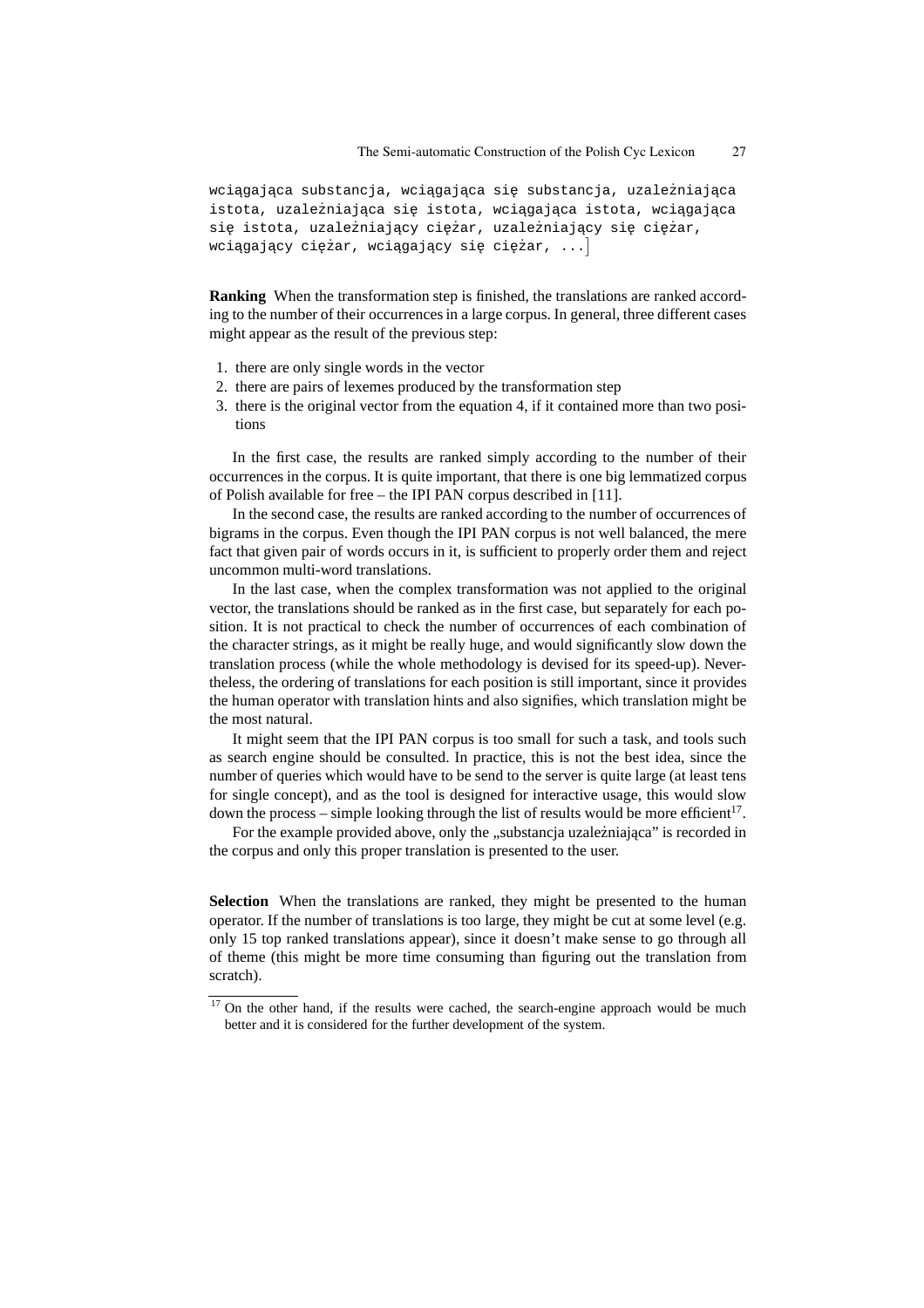The selection should be as easy as clicking a button next to the correct translation. We think that the user should not be disrupted by the precise lexical information at the moment, so simple character strings should be displayed. This might introduce some ambiguity, but since the user always should have the option to enter the translation manually<sup>18</sup>, the interpretation step is necessary anyway.

**Interpretation** The last necessary step in creating the accurate translation is the correct interpretation of the character string selected by the user. Although if he selects one of the translations that was suggested by the system, the necessary information is available at hand. But when he enters the translation manually, the correct lexemes and taggings should be selected.

This is done with a support of a simple parsing algorithm. There is not enough space to discuss it in detail, that's why we give just its simple characteristic. In general the algorithm is based on the concept of unification, with features attached to the grammatical categories [5, pages 489–528]. Each grammatical category defines what values of features are required from the other grammatical categories if their instances are subordinate elements of the instances of the former category in the abstract syntax tree (e.g. genitive case for the noun which is a subordinate of some other noun). Some of the categories are supplemented with the information, that their instances require obligatory subordinate elements (like reflexive pronoun *się* for reflexive verbs). For given interpretation of the expression – if there exist tree of nodes constructed according to the optional requirements, and for each node all of its obligatory requirements are met, the interpretation is marked as valid.

Still, although for simple expressions, this algorithm produces many unambiguous results, there are cases<sup>19</sup>, for which even the most clever algorithm would produce more than one interpretation. So in such cases, the human operator should be able to select the correct lexemes and taggings by hand.

As a final result, the Cyc concept is mapped to the list (in the simplest case – single entry list) of Polish lexemes with taggings $^{20}$  attached:

$$
L_i^s \to \left[ (L_a^t, T_{a,k})_1, (L_b^t, T_{b,l}), \ldots \right] \tag{5}
$$

**Searching for semantic categories** Since we have the proper mapping of the Cyc concept, we might search for the semantic categories extracted from the Polish Wikipedia, which are most similar to the translation. So far this algorithm is not much complicated – all the entires which contain the lexemes which appear in the translation are selected, and then they are ranked according to the following equation:

$$
R_i = \frac{cm_{i,j}}{cl_i} * \frac{cm_{i,j}}{cl_j} * children_i
$$
 (6)

<sup>18</sup> The rationale is that there are many cases, like compound metaphoric expressions not recorded in the bilingual dictionary, or entries containing many words (in our case, more than two) that will never appear as the result of the complex processing.

<sup>19</sup> E.g. the lexemes with lemma *zamek* differentiated by the singular:genitive zamka:*zamku* or the expression *akt własności*, where the second lexeme might be in singular or in plural.

<sup>&</sup>lt;sup>20</sup> Indicating the selected forms.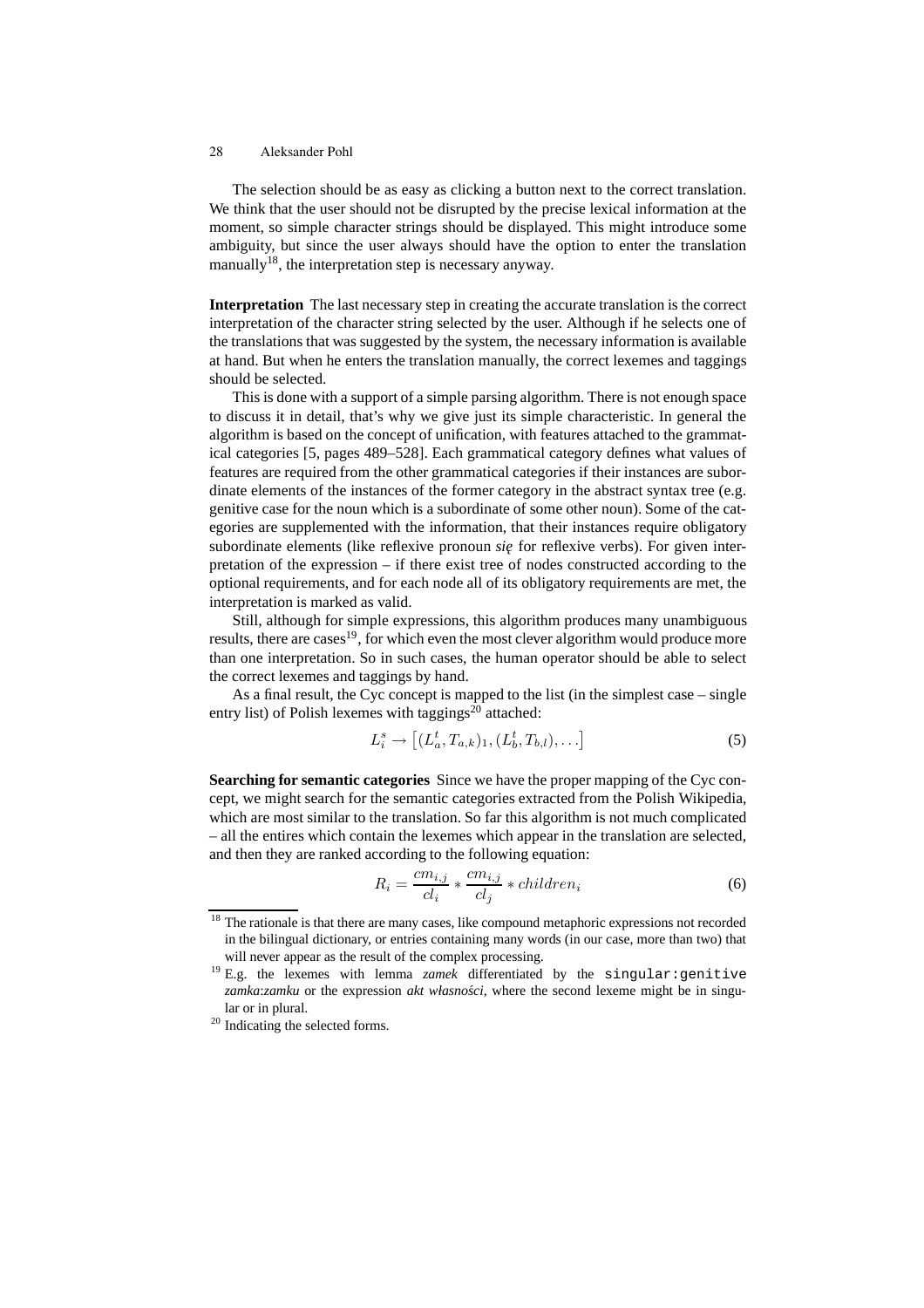#### where

- 1.  $R_i$  is the rank of semantic category i
- 2.  $cm_{i,j}$  is the number of common lexemes in the semantic category i and the translation of the Cyc concept  $j$
- 3.  $cl_i$  is the number of lexemes in the name of the semantic category i
- 4.  $cl<sub>j</sub>$  is the number of lexemes in the translation of Cyc concept j
- 5.  $children_i is$  the number of instances in the semantic category i

This equation favors categories with many instances on the one hand, and also the categories, whose names are similar to the translation of the concept on the other.

**Merging and linking the categories** As the last step of the algorithm the user might make the following decisions:

- 1. She might merge zero or more semantic categories with the Cyc concept. The result of the operation will be a direct attachment of all the instances of the category to the Cyc concept – the instances of the category will become the instances of the concept. E.g. the "miasto" (city) category might be merged with the  $\#$ \$City concept.
- 2. She might link zero or more semantic categories with the Cyc concept. In this case the category will become a specialization of the concepts, and its instances will be treated as indirect instances of the concept. E.g. the "miasto wojewódzkie" (provincial city) might be linked with the #\$City concept.

The user is not restricted to merging one category, due to the fact, that the semantic category extraction algorithm produces many over-specified categories (e.g. , miasto położone" (city situated), "miasto znajdujące" (city situated), which should be merged with the #\$City concept).

Even though the previous step might produce many results, it is not needed to merge or link all of them – the less instances given semantic category contains, the less time should be spend for its analysis and some of them might be simply skipped.

#### **4.4 The statistics based translation algorithm**

Due to the fact, that the automatic construction of the Polish lexicon is merely feasible and that there is no free English-Polish bilingual corpus, we decided to employ a statistics based translation algorithm, not in the full extent, but only for the data, which is well suited for that. Instead of using it to translate the Cyc concepts, due to the way the Polish semantic categories are extracted from the Polish Wikipedia, it turned out that such an algorithm might be used to easily find the proper mappings for these categories, especially those, which have the highest number of instances.

The semantic categories extraction algorithm described in [3], is designed to extract the hyperonymy relation from the definitions of the articles. It does not take into account the Wikipedia categories assigned by users (like the WikiNet project [7]), nor does it take into account the infoboxes (like the DBpedia project [14]). Instead it performs shallow parsing of the definitions, trying to figure out the most probable location of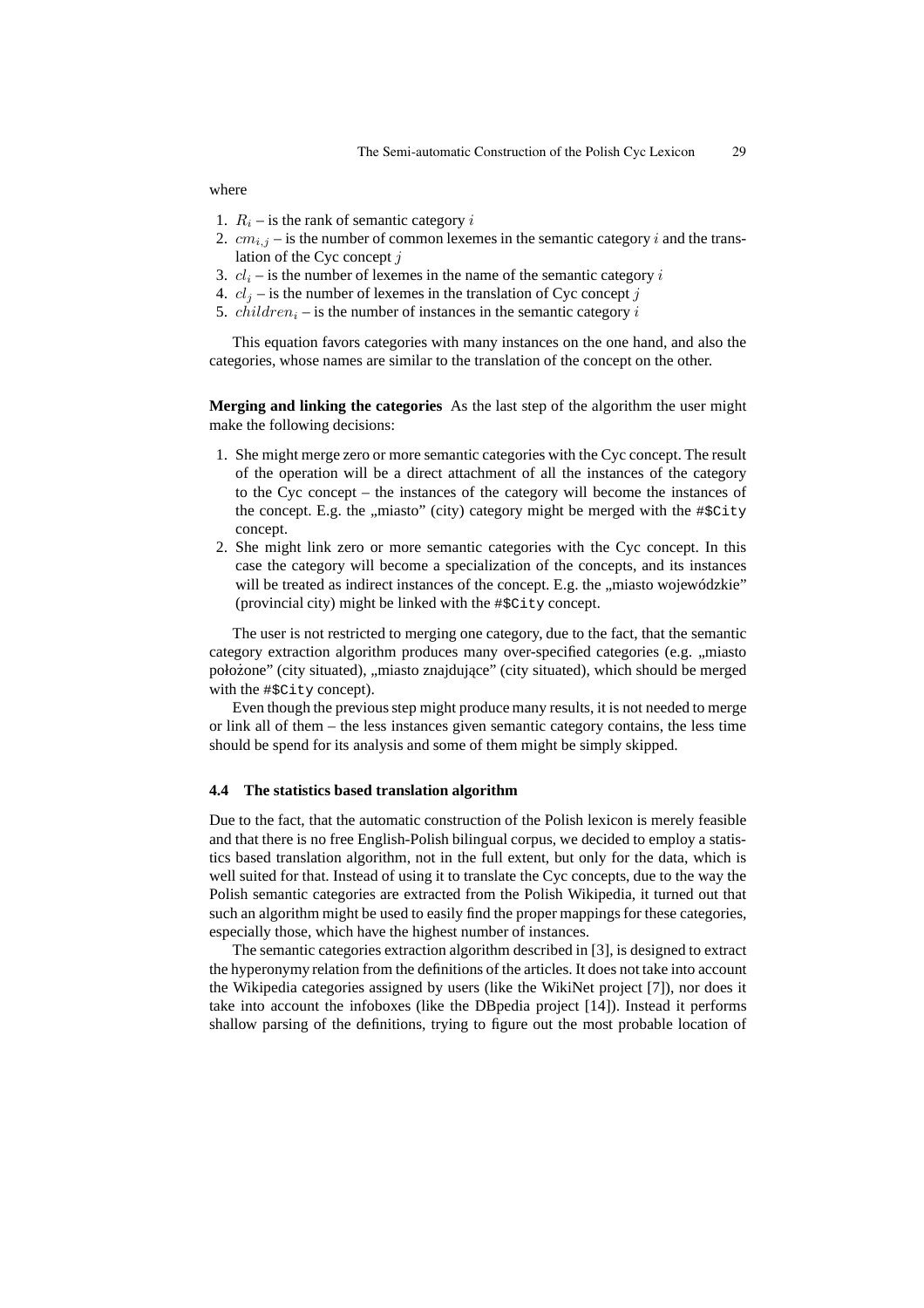the *genus proximum* of the concept. This feature of the algorithm is used, first – to find the most probable English translation of given semantic category, second – to find the most probable Cyc concept, which corresponds to it. The English translation is determined, by exploiting the interlingual links present on the Wikipedia sites. Although most of projects aimed at extracting the knowledge from this encyclopedia, takes them as 100% accurate (e.g. DBpedia, YAGO, WikiNet), we observed that for the articles about abstract concepts, such as species, this is not true (consider the link between the Polish word "osa" and English "wasp" – in English it stands for a biological order, but in Polish it stands for a particular species).

On the other hand, if there are many Polish articles with given semantic category assigned connected with their English counterparts, the noise might be weed out by the statistics. What is more important – the more the category has instances, the better the results should be, and as an effect it is quite easy to cover the largest categories bringing the formal semantics of Cyc to many Polish expressions.

The statistics based algorithm works as follows:

- 1. For each Polish article find the corresponding *English article* via the interlingual link. If the link is not present, skip this article in further processing.
- 2. For each English article corresponding to the Polish article, extract the *hypernym* of the concept being described, by simple pattern matching algorithm.
- 3. When the Polish semantic category is selected for the *translation*, determine it by analyzing the English semantic categories (hypernyms) of English articles corresponding to the Polish articles covered by the category.
- 4. For the most probable English translations of the category, determine the *Cyc concepts* corresponding to them.

**Finding the English article corresponding to the Polish article** The first step of the algorithm is straight-forward. It might be further simplified, if instead of using the raw Wikipedia data, the pre-processed data is downloaded directly from the DBpedia download page<sup>21</sup> (it contains the contents of the knowledge-base split into several files covering different informations, such as the interlingual links and the definitions extracted from the articles).

**Extracting the English semantic categories** Following the methodology described in [3] and adapting the hypernym extraction patterns described in [12], we used the patterns in table 1 to determine the candidate semantic categories for given English article.

The extracted expressions are further processed to remove additional information given in parentheses and the group-marking expressions (*group*, *series*, *species*, *type*, etc.). The end of the category is detected as an occurrence of a preposition, a form of the verb *to be* or a dot. Since there might be more than one semantic category in the matched expression, it is split in places where conjunctions and determiners appear. As a result, for each article a list of semantic categories might be extracted.

<sup>21</sup> http://dbpedia.org/download351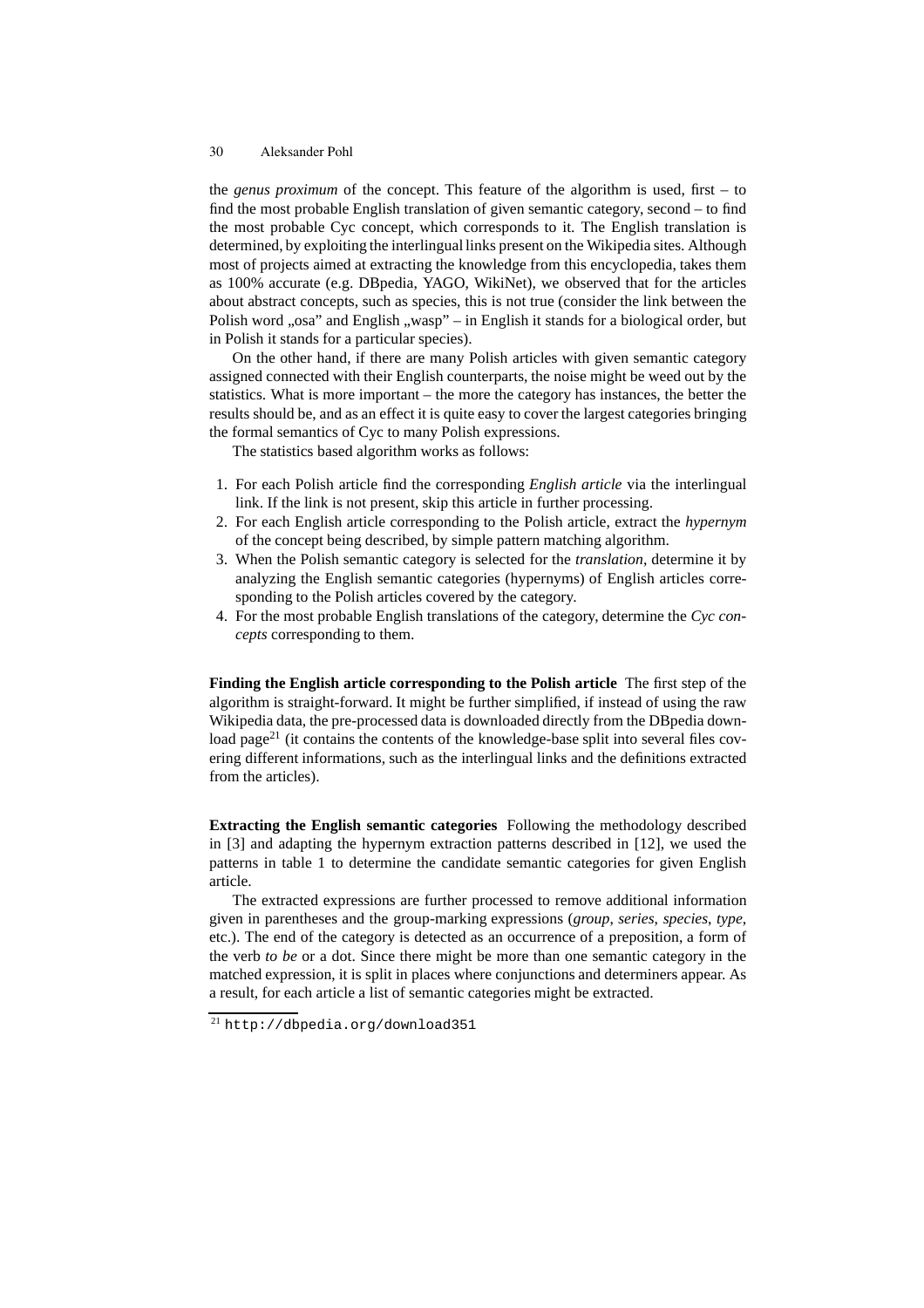| Regexp format                                                                                         | Example                                                                                                                                                                                                                 |
|-------------------------------------------------------------------------------------------------------|-------------------------------------------------------------------------------------------------------------------------------------------------------------------------------------------------------------------------|
| $X$ are (an? the) Y<br>$X$ (is was) one of the Y<br>Xs are Y<br>X is an?( $\S*$ of )? Y<br>X is the Y | Bloc Party are a British<br>Dubai is one of the seven<br>Bees are flying insects<br>Hornbills are a family of bird<br>Anthropology is the study of humanity<br>X (was were) (an? the) Y Kipchaks were an ancient Turkic |

**Table 1.** Semantic category extraction patterns

**Translation of the Polish semantic category** The translation of a given Polish semantic category works as follows: for those instances of the category (i.e. Polish articles from the Wikipedia, this category was extracted for) having their English counterparts, build a histogram of the English semantic categories extracted from these English articles with the number of their instances as the value. Then for each semantic category whose name is one word longer than the original category, produce all the combinations of the length same as the name of the original category. The original categories are replaced with these combinations, and the number of instances of these categories is divided by their length in words (since for each category exactly the same number of combinations is produced). Then the remaining categories with names longer than the name of the original category plus one, are removed from the histogram, but each category with name of the same size is treated as a pattern, and the instances of the removed categories matching this pattern are added to that category. Finally five English categories with the largest number of instances are selected as the candidate translations of the Polish category.

**Selection of the Cyc concepts corresponding to the Polish category** As a last step of the algorithm, the Cyc concepts corresponding to the Polish category are selected. These concepts are obtained via the denotation\_mapper Cyc call. Still, the results of the call might be ambiguous, so another histogram for the Cyc concepts is build. It is used to determine the final ranking of correspondence between the Polish categories, and the Cyc concepts. The value assigned to a given concepts is the sum of values assigned to its English translations divided by the number of all concepts returned by the denotation\_mapper call. As a result, a list of concepts sorted by their relevance is presented to the user.

# **5 Application**

As a part of the research we constructed an application<sup>22</sup>, along the lines of the described methodology. In our earlier research we found out, that although rough auto-

 $22$  The demo of the application is available under the URL http://klon.wzks.uj.edu.pl/cycdemo.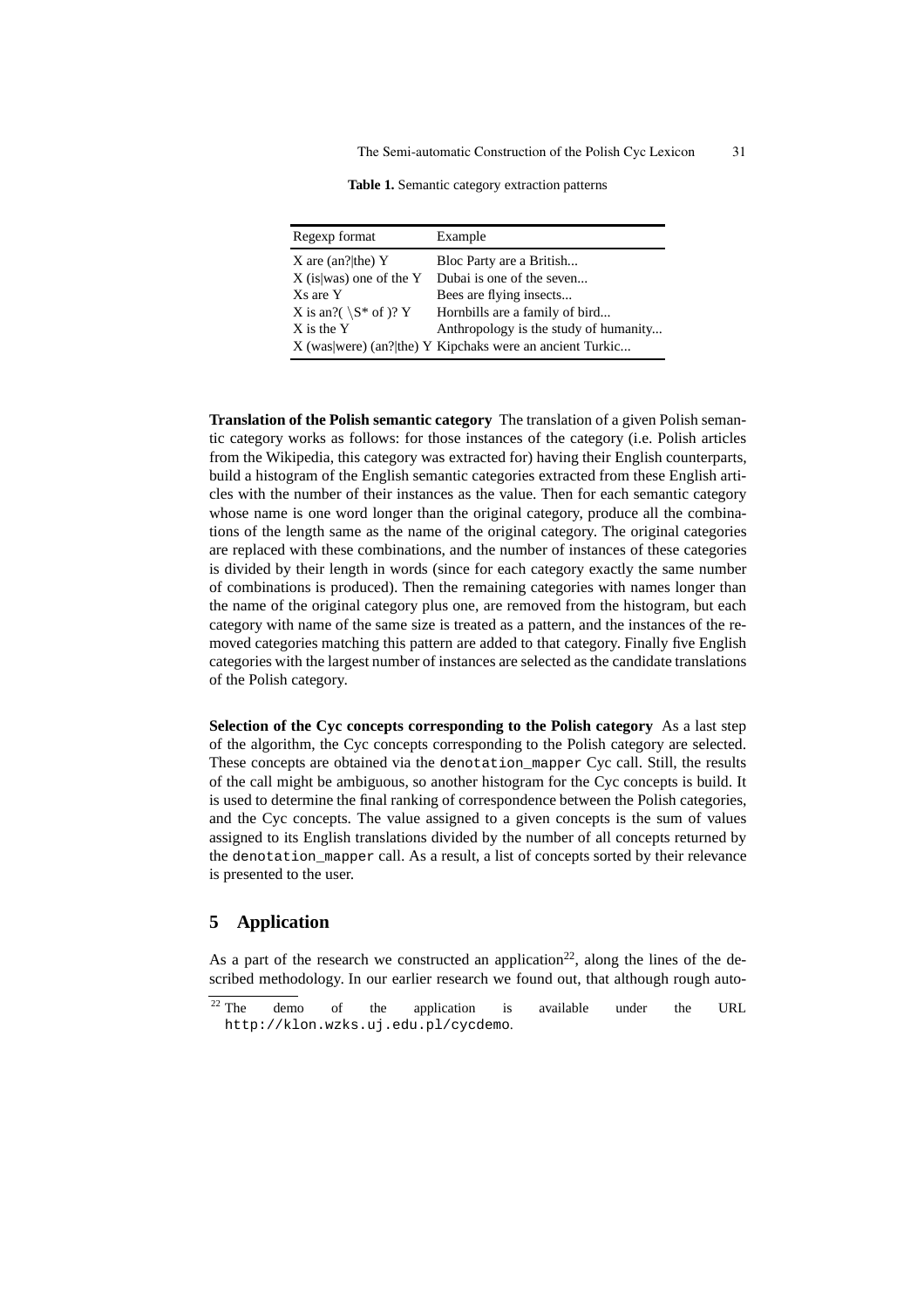| 12<br>32<br>$35$                                                                |                                           |                |
|---------------------------------------------------------------------------------|-------------------------------------------|----------------|
| Sortuj nazwa   podtypy   instancje                                              |                                           |                |
| $\triangle$ 1 $\blacktriangledown$ 10 $\bullet$ 0 Alternation                   | alternacja                                | B              |
| $\triangle$ 2 $\blacktriangledown$ 29 $\bullet$ 0 AnalyzingSomething            | analizowanie czegoś                       | B              |
| $8 \blacktriangleright 221 \blacktriangleright 0$ Animal                        | zwierzę<br>n                              | 圖              |
| $\triangle$ 1 $\blacktriangledown$ 54 $\bullet$ 0 AnimalActivity                | działalność zwierzęca                     | T6             |
| $\triangle$ 1 $\blacktriangledown$ 26 $\bullet$ 0 AnimalBLO                     | E żywy zwierzęcy obiekt biologiczny       | 目              |
| ▲ 2 V 212 ● 0 AnimalBodyPart                                                    | część ciała zwierzęcego                   | e              |
| ▲ 2 ▼ 45 ● 54 AnimalBodyRegion                                                  | la rejon ciała zwierzęcego                | B              |
| $\triangle$ 2 $\blacktriangledown$ 16 $\bullet$ 0 AnimalSound                   | dźwięk zwierzęcia                         | $\mathbb{R}$   |
| $0$ Anion<br>$\triangle$ 1 $\blacktriangledown$ 2                               | $\Rightarrow$ anion                       | 面              |
| $\triangle$ 1 $\blacktriangleright$ 11 $\bullet$ 0 Annual Climate Cycle         | To roczny cykl klimatyczny                | B              |
| • 0 AntennaPedestalMount<br>$1 + 1$                                             | statyw anteny<br>圖                        | <sup>[6]</sup> |
| • 0 ApplyingANumericQuantifier<br>$\triangle$ 2 $\blacktriangledown$ 1          | określanie kwantyfikatora numerycznego    | B              |
| . 0 ApplyingCondimentToFoodOrDrink<br>272                                       | używanie przyprawy do jedzenia lub napoju | 目              |
| ▲ 2 ▼ 13 ● 0 ApplyingStuffToSurface                                             | pokrywanie czymś powierzchni              | $\frac{1}{2}$  |
| $\triangle$ 3 $\blacktriangledown$ 210 $\bullet$ 0 Artifact                     | artefakt                                  | D              |
| $\triangle$ 2 $\blacktriangledown$ 29 $\bullet$ 1 Artifact-Generic              | artefakt ogólny                           | e              |
| ▲ 1 ▼ 160 ● 0 Artifact-NonAgentive                                              | artefakt bierny                           | B              |
| · 0 ArtificialOrgan<br>$\triangle$ 1 $\blacktriangledown$ 2                     | sztuczny narząd                           | B              |
| $\triangle$ 4 $\blacktriangledown$ 69 $\bullet$ 7 AspatialInformationStore      | $\Rightarrow$ $\Box$                      |                |
| $\blacktriangle$ 1 $\blacktriangledown$ 18 $\bullet$ 2 Assignment-Specification | określenie zadania                        | 画              |
| Total 623                                                                       |                                           |                |
| 12<br>32<br>9<br>10<br>8                                                        |                                           |                |

**Fig. 1.** Main window of the application.

matic translation of single-word entries produces promising results, the syntactic information, which is indispensable for the natural language production capability, has to be entered by the human operator. What is even more important, most of the entries which represent concepts of the ontology are multi-word expressions, which are mistakenly translated by the leading statistics based machine translation systems, like the above mentioned Google Translate.

The default mode of operation of the application is as follows. First, the list of concepts selected for the translation is loaded to the application. Then the human operator logs into the application, and starts the interactive session. The list of concepts is paginated for easier operation and by default is ordered by the their names. When the user selects the concept for a translation, the system provides him with suggestions derived by the transfer based translation algorithm. If one of the suggestions is valid, the user selects it. If there is no valid translation, the user might provide the proper translation by hand. Then the translation might be further validated, by consulting the Polish paraphrases based upon Cyc knowledge and the translation itself. If there is an error in the translation, the user might delete it, and provide new, valid translation. If it is correct, the user might search for the Polish semantic categories corresponding to the translated concept. If there are any, the user might merge the or link them with the concepts. If not, the user goes to the next concept.

The main window of the system is presented on figure 1 and it shows part of the list of concepts which are mapped to Polish expressions (the concept is on the left, while the translation is on the right). The user might get familiar with the meaning of the concept,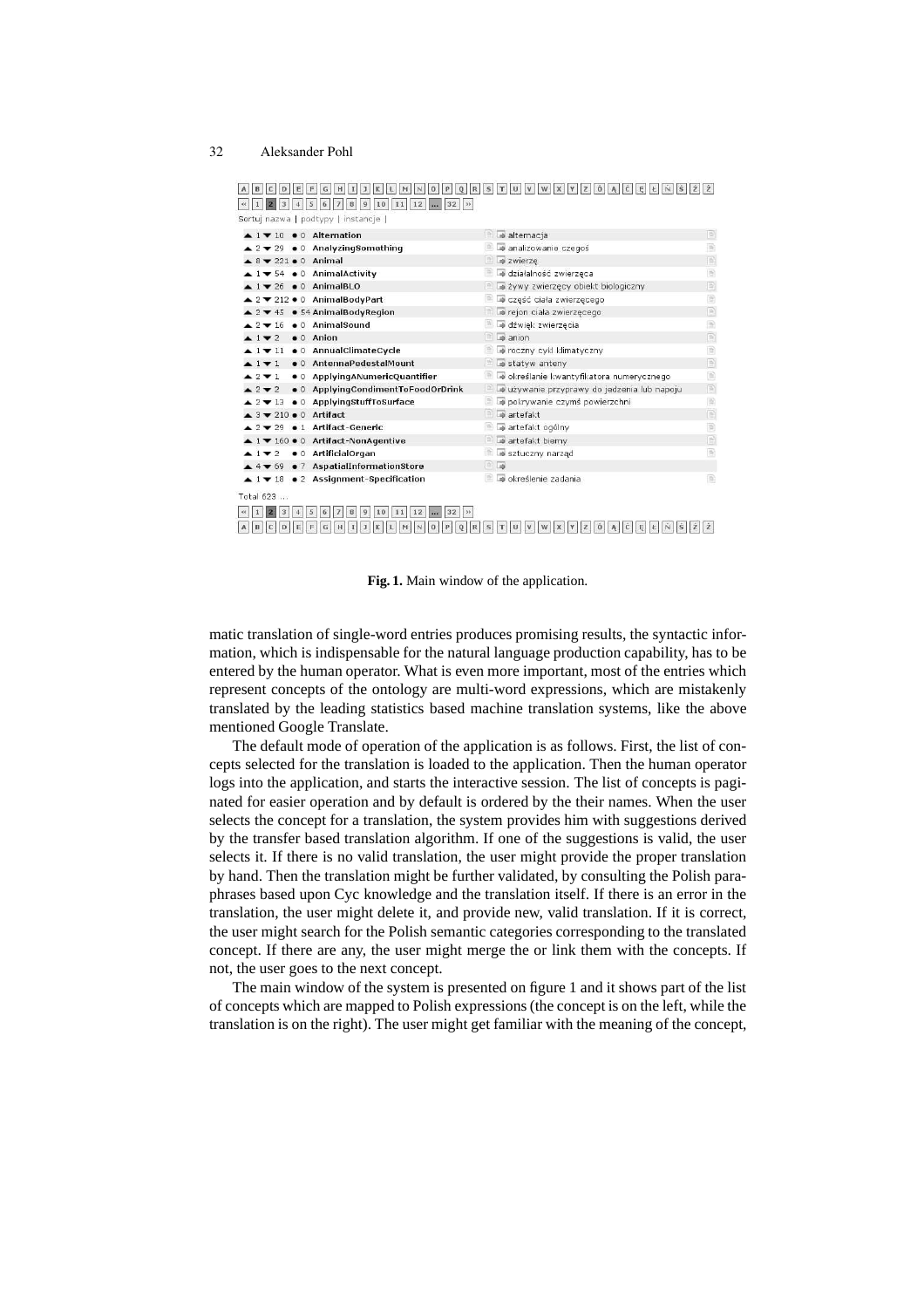

#### **Fig. 2.** Translations suggested by the application.

| <b>CommunicationAct-Single</b><br>$\triangle$ 2 $\blacktriangledown$ 35 $\bullet$ 0                                                                                       |  |
|---------------------------------------------------------------------------------------------------------------------------------------------------------------------------|--|
| single communication act, act of communication, acts of communication, communication act                                                                                  |  |
| akt komunikacji                                                                                                                                                           |  |
| meski nieżytowny, pojedyncza, mianownik, akt akt rzeczownik męski nieżywotny ACAAAAA<br>zeński, pojedyncza, dopełniacz, komunikacja komunikacja rzeczownik żeński ADACBAA |  |
| meski nieżytowny, pojedyncza, mianownik, akt akt rzeczownik męski nieżywotny ACAAAAA<br>zeński, mnoga, dopełniacz, komunikacja komunikacja rzeczownik żeński ADACBAA      |  |
| męski nieżytowny, pojedyncza, mianownik, akt akt rzeczownik męski nieżywotny ACAD<br>żeński, pojedyncza, dopełniacz, komunikacja komunikacja rzeczownik żeński ADACBAA    |  |
| meski nieżytowny, pojedyncza, mianownik, akt akt rzeczownik meski nieżywotny ACAD<br>żeński, mnoga, dopełniacz, komunikacja komunikacja rzeczownik żeński ADACBAA         |  |

**Fig. 3.** Morphosyntactic ambiguity.

by studying its generalizations (up arrow on the left), specializations (down arrow on the left) and directed instances (dot icon on the left) and by reading its comment (the left icon in the middle between the concept and its translation). The number next to the arrows and the dot indicates the size of the corresponding set. The letters above the list of the concepts are used to filter them by their first letter, while the numbers are used to move from one page to another. The concepts might be also sorted by their name, number of subtypes, and number of instances (links just above the concepts list).

When the user clicks the right icon which is between the concept and the translation, the user sees the translations suggested by the system (Fig. 2). The English mappings of the concept are present at the top of the translation box. The manual entry box and the suggested translations are below. The user might accept given suggestion by clicking the plus icon next to it or enter some other translation in the manual entry box. The user might also consult statistics of given expression by clicking the bigramy link next to it. The caption left to the translation indicates, if is was produced by the compound translation algorithm (*pwn full*) or was found directly in the dictionary (*pwn*).

In the rare case, that given expressions is morphosyntacticly ambiguous, the user is consulted once again (Fig. 3). The full tagging of each lexeme is presented, as well as the morphological information in a form of an inflectional label. If the user is not familiar with the inflectional scheme, he might click the lemma of the lexeme, and its full inflectional paradigm will be presented. The user accepts given interpretation by clicking the tick icon, which is below.

When the translation is provided, the user might validate his selection by clicking the icon which is to the left of the translation (Fig. 1). It will show Polish paraphrasing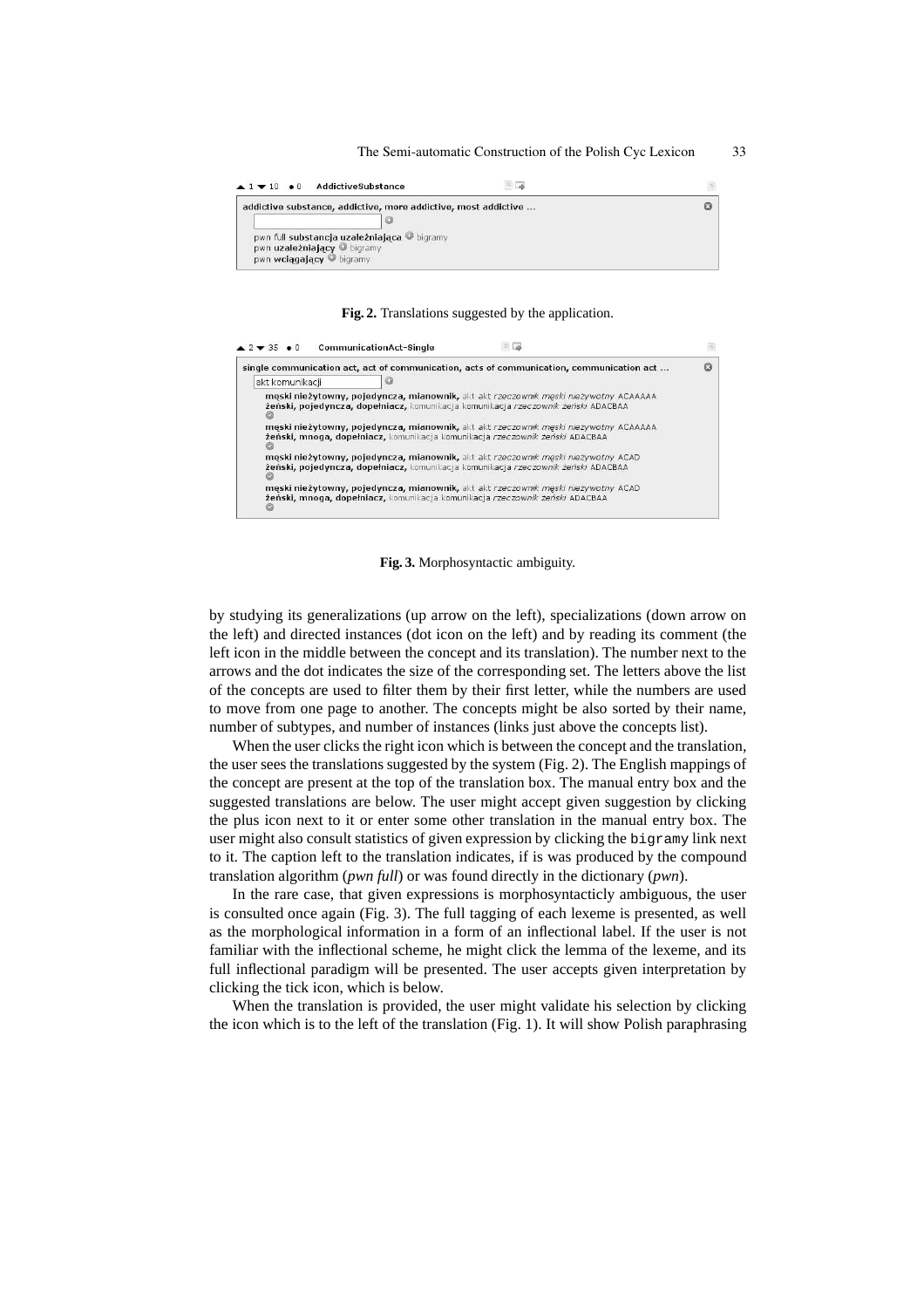| ය |
|---|
|   |
|   |
|   |
|   |
|   |
|   |
|   |

**Fig. 4.** Polish paraphrases of sample of the Cyc knowledge.

| przyjęcie normy                | n R                                |
|--------------------------------|------------------------------------|
|                                | O                                  |
| $\equiv$ norma                 | ↑ 高 ※ 国                            |
| norma prawna                   | 自高翼国                               |
| zespół norm                    | 1 高 ※ ■                            |
| przyjęcie                      | ↑ 各 ※ →                            |
| ogół norm                      | 1 高 ※ 国                            |
| potwierdzenie przyjęcia        | $1 A X -$                          |
| sposób przyjęcia               | $i \wedge x$                       |
| zwyczajowe przyjęcie urządzane | $i$ $\land$ $\times$ $\Rightarrow$ |
|                                |                                    |

**Fig. 5.** The semantic categories which are proposed for merging and linking.

of sample of the taxonomical knowledge taken from Cyc (Fig. 4), which utilizes the morphosyntactic information attached to the translation. If the user hovers over the underlined expression, he will see the corresponding Cyc concept or the Polish semantic category.

When the user is sure, that the translation is valid, he might search among the semantic categories extracted from the Polish Wikipedia, to find these which could be merged or linked with the concept (Fig. 5). This is done by clicking on the icon rightmost to the translation.

The user might merge given category with the concept, by dragging and dropping the split arrow on the name of the concept. As a result, all the instances of the category will be linked with the concept, and the category will be removed. The user might also link the category with the concept, by dragging and dropping the straight arrow on the name of the concept. As a result, the category will be linked with the concept by the generalization relation.

The alternative mode of operation of the application allows for finding Cyc concepts corresponding to the Polish semantic categories with many instances. It is available when the user clicks the pojecia section in the main menu (Fig.  $6$ ). The mode of operation is similar to the standard mode, and the main difference is that the list contains Polish semantic categories, which are ordered by number of instances (Fig. 7). The user goes through the list and tries to find the Cyc concept, which is most similar to the category. The statistics based translation algorithm produces the suggestions, and if there is a similar Cyc concept, the category might be merged or linked with that concept. If the algorithm did not provide any meaningful suggestions, the user might further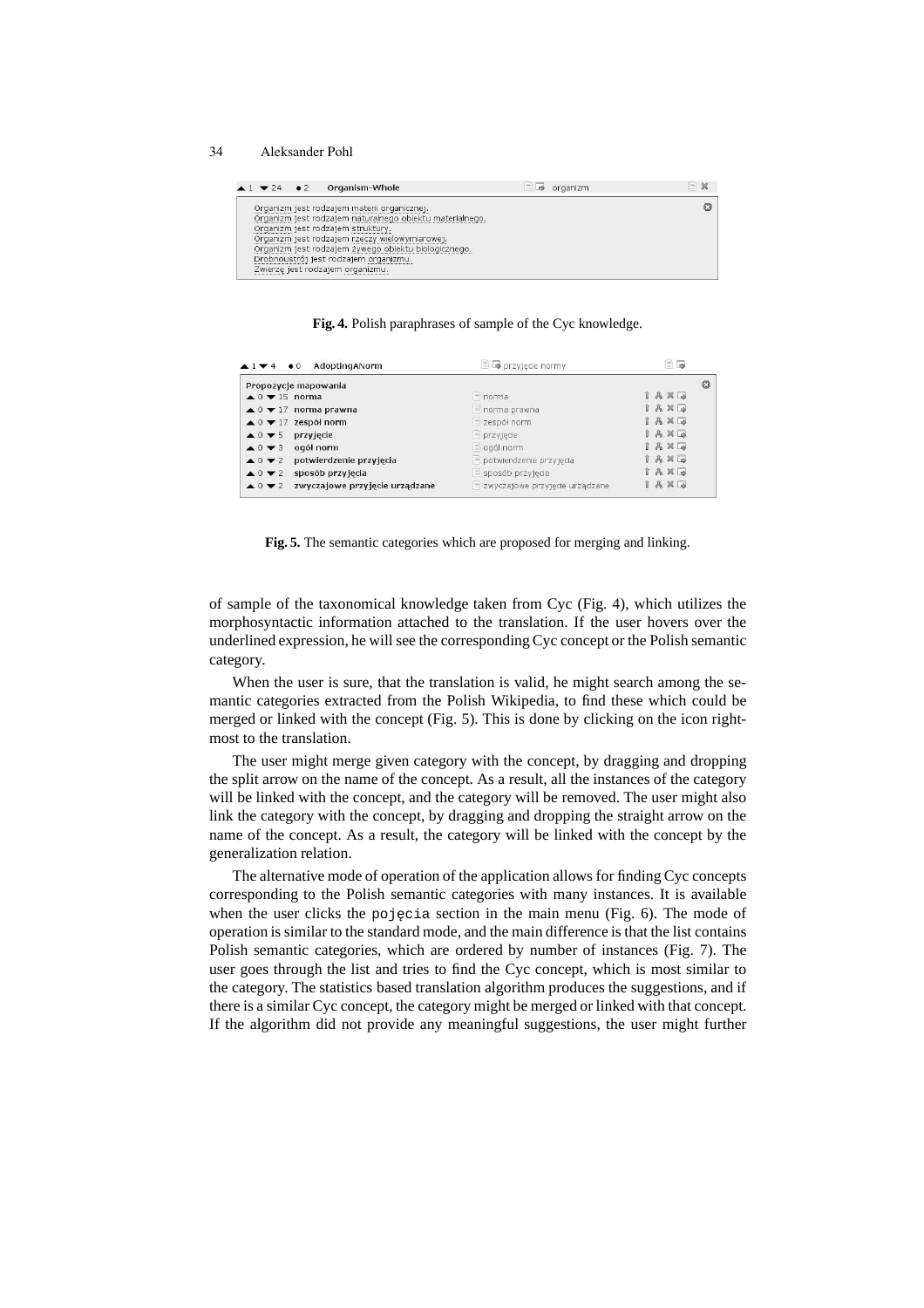| I       |         |
|---------|---------|
| ۰.<br>× | ۰,<br>× |

| SSJP + Cyc |  |  |
|------------|--|--|
|------------|--|--|

symbole | potecia | leksemy | nowy leksem | synonimy | szukat | wylogut ABCDEFGHIDKLMNOPQRSTUVWXYZOACEENS22  $1$  2 3 4 5 6 7 8  $\ldots$  258  $\omega$ 

#### **Fig. 6.** The main menu of the application.

| $\vert$ A<br>B           | $\overline{C}$<br>D<br>E<br>E<br>$\sqrt{G}$    | $\circ$<br>P<br>K<br>Q<br>L<br>M<br>N<br>H<br>л | X <br>$\overline{O}$<br>A<br>Ć<br>$R$ $S$<br>V<br>W<br> Y <br>Z<br> T <br>$\cup$ | $\hat{N}$ $\hat{Z}$ $\hat{Z}$<br>$E$ <sub>L</sub>      |
|--------------------------|------------------------------------------------|-------------------------------------------------|----------------------------------------------------------------------------------|--------------------------------------------------------|
| $1 \mid 2 \mid$          | $\vert$ 4<br> 5 <br>$\overline{7}$<br> 3 <br>6 | $8 \dots 28$ »                                  |                                                                                  |                                                        |
|                          | Sortuj nazwa   podtypy                         |                                                 |                                                                                  |                                                        |
| $\triangle$ 0            | $\times$ 50357                                 | wieś                                            | $\Rightarrow$<br>wieś                                                            | $1 \land X \Rightarrow W.$                             |
| $\triangle$ 0            | $+ 44894$                                      | miejscowość i gmina                             | $\Rightarrow$<br>$\circledcirc$                                                  | 高 X 国 W.                                               |
| $\triangle$ 0            | $\times 15485$                                 | miasto                                          | Ð<br>miasto                                                                      | 1 高 ※ 1m W.                                            |
| $\triangle$ 0            | $\blacktriangledown$ 15172                     | planetoida                                      | $\left  \frac{1}{n} \right\rangle$<br>planetoida                                 | 高 X 画 W.                                               |
| $\triangle$ 0            | $\times$ 5908                                  | gmina                                           | $\equiv$<br>amina                                                                | 高 X m W.<br>$\hat{1}$                                  |
| $\triangle$ 0            | $\blacktriangledown$ 4173                      | piłkarz                                         | 囼<br>piłkarz                                                                     | 高 X m W.<br>î.                                         |
| $\triangle$ 0            | $\blacktriangledown$ 3831                      | osada                                           | $\Box$<br>osada                                                                  | $1$ $\mathcal{A}$ $\times$ $\mathcal{A}$ $\times$      |
| $\triangle$ 0            | 73754                                          | galaktyka spiralna                              | ₿<br>galaktyka spiralna                                                          | $A \times W$                                           |
| $\triangle$ 0            | $\blacktriangledown$ 3213                      | polityk                                         | $\Rightarrow$<br>polityk                                                         | $1 \land X \cup W$                                     |
| $\triangle$ <sup>0</sup> | $\blacktriangledown$ 3114                      | dawna gmina wiejska                             | dawna gmina wiejska                                                              | 高 X 国 W.                                               |
| $\triangle$ 0            | $\times$ 2858                                  | stacja kolejowa                                 | B<br>stacja kolejowa                                                             | 1 高 ※ m W.                                             |
| $\triangle$ 0            | 72685                                          | szczyt                                          | 目<br>szczyt                                                                      | 高 X 画 W.                                               |
| $\triangle$ 0            | 72463                                          | rzeka                                           | 目<br>rzeka                                                                       | $1 \land X = W$ .                                      |
| $\triangle$ 0            | 72414                                          | polski polityk                                  | 囼<br>O                                                                           | 高 X m W.<br>î                                          |
| $\triangle$ 0            | $\blacktriangledown$ 1781                      | bitwa                                           | $\Box$<br>bitwa                                                                  | $I$ $A$ $X = W$ .                                      |
| $\triangle$ 0            | $\blacktriangledown$ 1732                      | miejscowość                                     | ₿<br>miejscowość                                                                 | 高 X ling W.                                            |
| $\triangle$ 0            | $\blacktriangledown$ 1678                      | gmina wiejska                                   | E<br>gmina wiejska                                                               | $\mathbb{1}$ $\mathbb{A}$ $\mathbb{X}$ $\mathbb{D}$ W. |
| $\triangle$ <sup>0</sup> | $\times$ 1575                                  | klub piłkarski                                  | ≘<br>klub piłkarski                                                              | 高 X 国 W.                                               |
| $\triangle$ 0            | $\times$ 1562                                  | parafia rzymskokatolicka                        | B<br>parafia rzymskokatolicka                                                    | $1.8 \times 10$ W.                                     |
| $\triangle$ 0            | $\blacktriangledown$ 1478                      | przystanek kolejowy                             | B<br>przystanek kolejowy                                                         | 高 X m W.                                               |

**Fig. 7.** The list of Polish semantic categories ordered by number of instances.

search for the corresponding Cyc concept, by utilising the generic search functionality (available under the name  $szukaj$  in the main menu – Fig. 6).

The main view of the alternative mode of operation is presented on the Figure 7 and it shows the list of Polish semantic categories, that the Cyc concepts are sought for. If the meaning of the name of the category seems to be ambiguous, the user might check the extenstion of the category (i.e. all the Wikipedia articles, which the category was extracted for), by clicking the down arrow left to it. The number next to the arrow indicates the size of the category. The categories might be navigated the same way as the Cyc concepts.

As with the Cyc concepts, the lexicalization of the semantic category is separated from the category itself, to allow multiple lexicalizations. The name of the category is on the left, while the top-most lexicalization is on the right. The user might check the lexicalizations and provide new, if he clicks the default lexicalization.

The Cyc concepts found by the statistics based translation algorithm corresponding to the category are presented, when the user clicks the right-most icon, next to the default lexicalization of the category ("W" icon on the Figure 7). A list of Cyc concepts sorted by their relevance is then presented to the user. The mechanism for estabilishing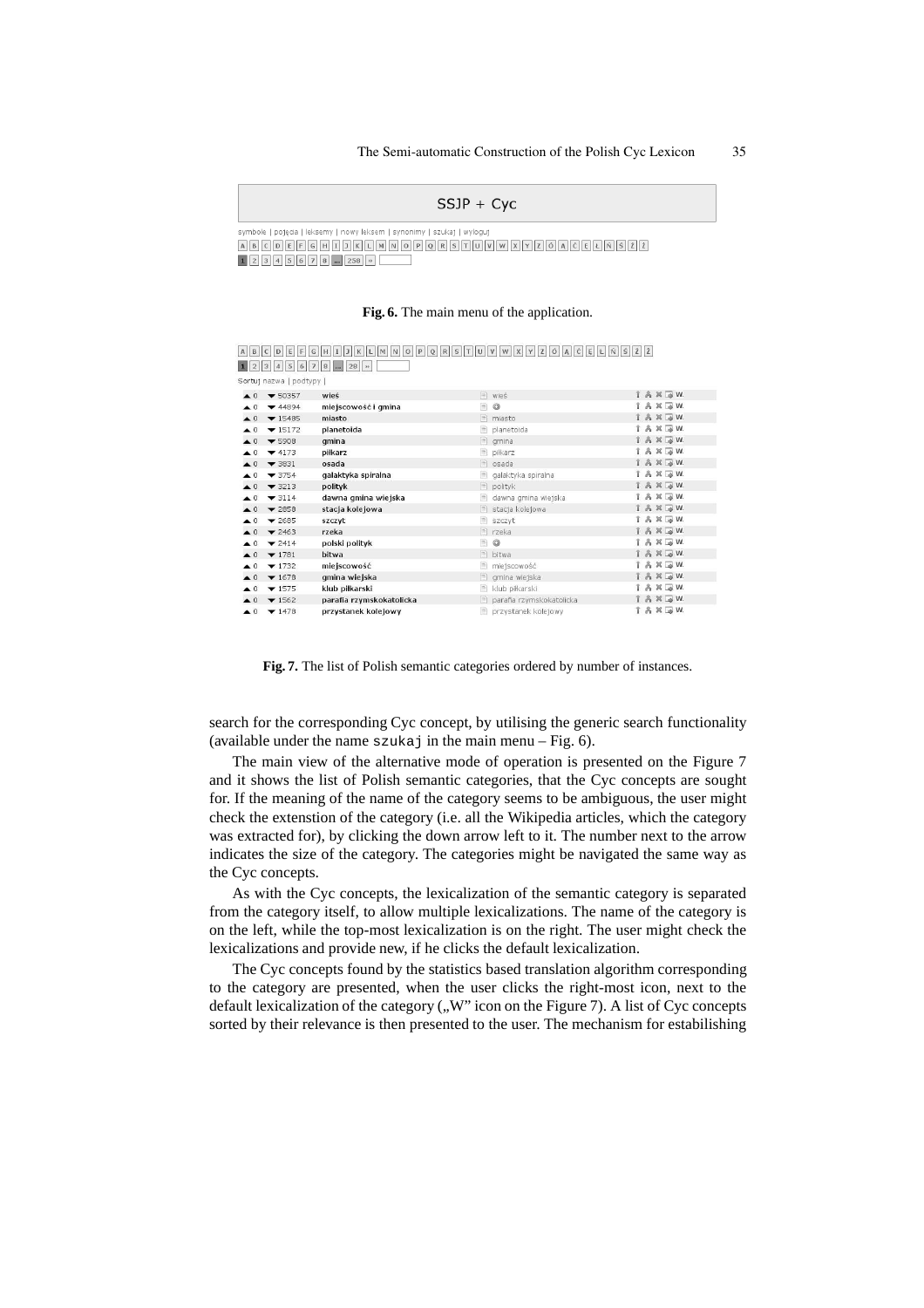|                            |     |            | Precision Recall F-measure |
|----------------------------|-----|------------|----------------------------|
| Google Translate           |     | 18.6% 100% | 31.4                       |
| Transfer-based translation | 37% | 88%        | 52                         |

**Table 2.** Performance of the transfer-based translation (estimated over 600 concepts).

the correspondence between the categories and the conceptsis the same as in the default mode of operation. The only difference is that the position of the categories and the concepts is swapped.

## **6 Results**

So far 2479 of Cyc concepts out of approx. 6 thousands selected for the translation were mapped<sup>23</sup> to the Polish expressions. The translations were carried out by two independent translators, reaching the inter-translator agreement of  $56\%^{24}$ , which means that the translation task is not easy. This is due to the fact, that the concepts selected for translations are mostly general, and have to be translated carefully.

The precision<sup>25</sup> of the transfer-based translation was  $37\%$  and recall<sup>26</sup> was 88%. The precision for the two-word compounds was 27%. A comparison with the Google Translate is given in the table 2.

The results for the statistics-based translation, in terms of finding the Cyc concepts corresponding to the Polish semantic categories, was substantially better. The raw precision<sup>27</sup> of the method (i.e. the Polish to English expression correspondence) was  $69\%^{28}$ and the recall<sup>29</sup> was 89%. The final precision<sup>30</sup> of the method (i.e. the Polish category to Cyc concept correspondence) was  $92\%$ <sup>31</sup> and the recall<sup>32</sup> was  $95\%$ .

The performance of the method is in terms of semantically-related translations/concepts is given in table 3 (for Polish-English expression correspondence) and 4 (for category-concept correspondence).

- <sup>26</sup> Measured as the number of concepts for which translations were suggested.
- <sup>27</sup> Measured as the number of correct translations divided by the number of categories for which the translations were provided by the algorithm.
- <sup>28</sup> Estimated over 98 categories.
- $29$  Measured as the number of categories for which the translations were provided by the algorithm, divided by the total number of categories evaluated.
- Measured as the number of Cyc concepts selected as corresponding to the categories, divided by the total number of categories for which the Cyc concepts were provided by the algorithm.
- <sup>31</sup> Estimated over 166 categories.
- $32$  Measured as the number of categories for which Cyc concepts were suggested, divided by the total number of categories evaluated.

<sup>&</sup>lt;sup>23</sup> Within approx. one month period.

<sup>&</sup>lt;sup>24</sup> Estimated over 600 concepts.

 $25$  Measured as the number of concepts for which the system suggested the translation, which was then selected by the translator.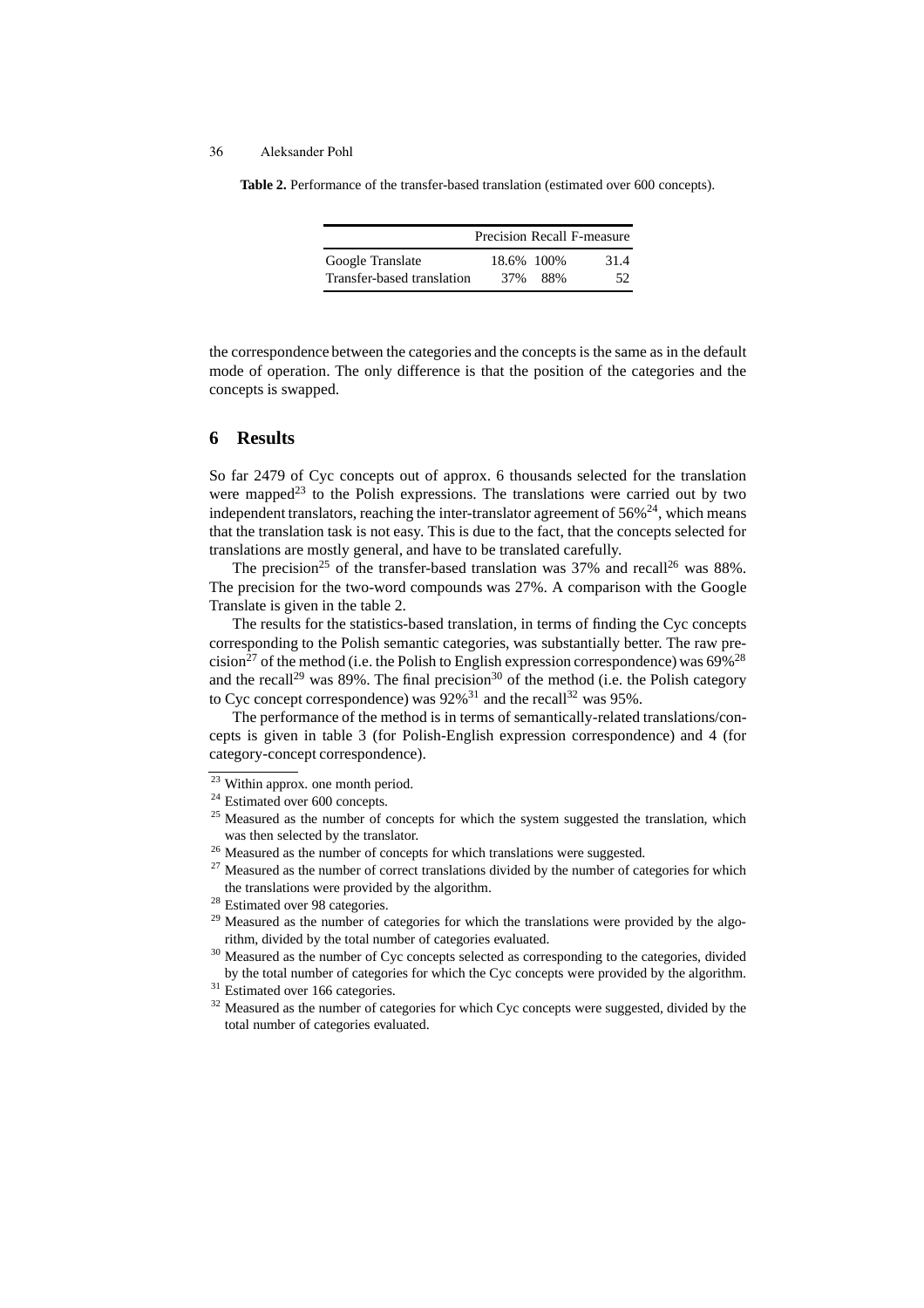**Table 3.** Raw performance of the statistics-based translation (estimated over 98 categories).

|                                | Precision |
|--------------------------------|-----------|
| Exact translation              | 69%       |
| Including super-concepts       | 86%       |
| Including sub-concepts         | 73%       |
| Including overlapping-concepts | 80%       |

**Table 4.** Final performance of the statistics-based translation (estimated over 166 categories).

|                                | Precision |
|--------------------------------|-----------|
| Exact mapping                  | 92%       |
| Including super-concepts       | 95%       |
| Including sub-concepts         | 93%       |
| Including overlapping-concepts | 95%       |

As a final result 534 of Cyc concepts were mapped to Polish semantic categories, extracted from the Wikipedia. These categories cover approx. 220 thousands of Polish articles, which seems to be a good result for the short amount of time spent on the translation and mapping.

# **7 Conclusions**

Although the precision of the transfer-based translation algorithm is quite low, the application speeds-up the creation of the Polish lexicon for Cyc. This is due to the fact, that it integrates several resources, namely the Cyc ontology, Polish inflectional dictionary, English-Polish dictionary as well as semantic categories and concepts extracted from Wikipedia, while presenting to the user only these pieces of information, which are relevant for the task. As it was expected, the statistics-based translation algorithm performed substantially better, but its scope was limited due to the absence of a proper bilingual corpus.

It is estimated, that after few months (approx. 3) of work the created resource will cover thousands of Polish linguistic units incorporated into the formal framework of the Cyc ontology.

The usefulness of this resource is verified in experiments covering the extraction of semantic relations from Polish texts as well in demo application allowing for Polish paraphrasing of the knowledge available as Open Data. The preliminary results are of these experiments are promising.